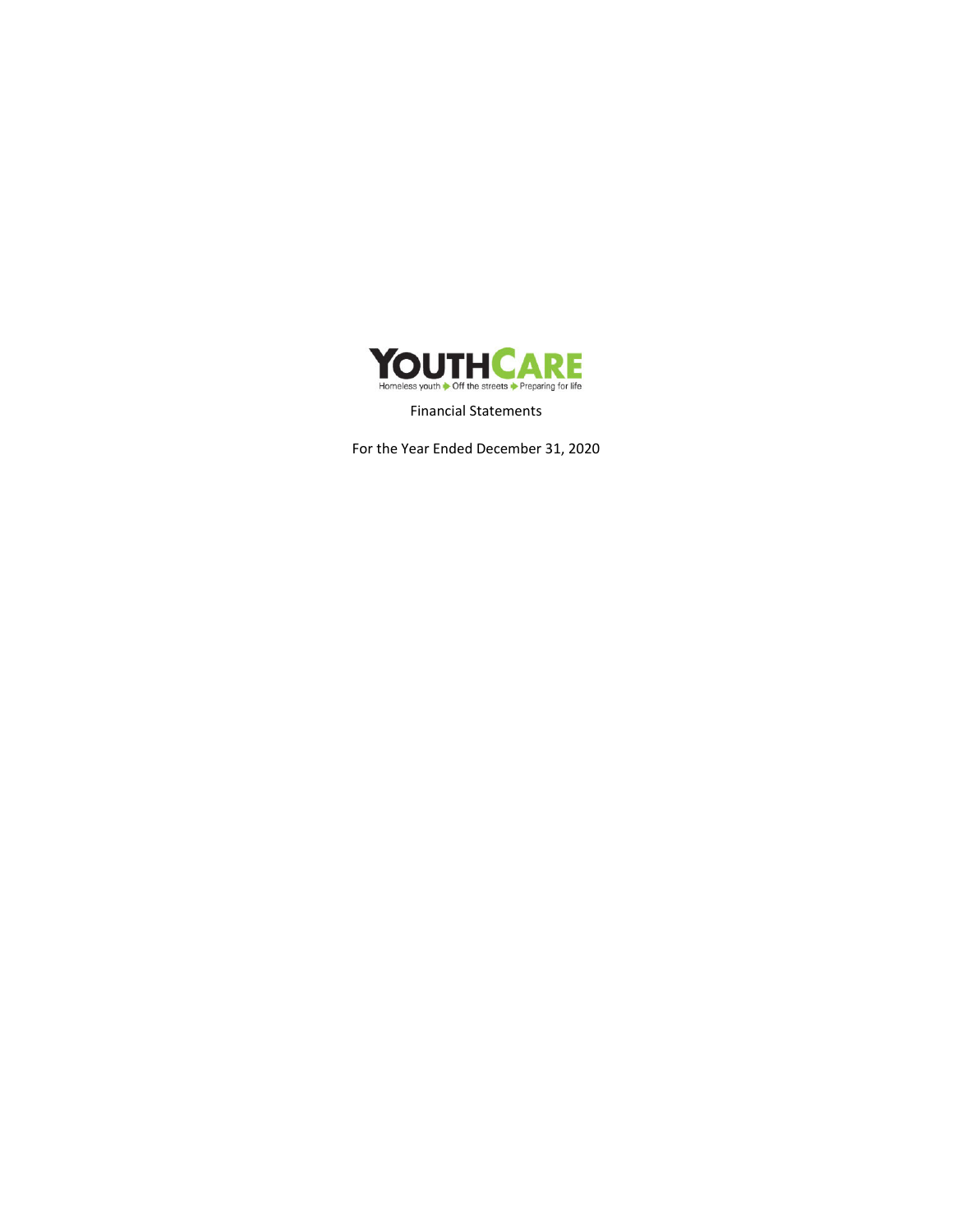# **Table of Contents**

|                                                                        | Page     |
|------------------------------------------------------------------------|----------|
| <b>Independent Auditor's Report</b>                                    | $1 - 2$  |
| <b>Financial Statements:</b><br><b>Statement of Financial Position</b> | 3        |
| <b>Statement of Activities</b>                                         | 4        |
| <b>Statement of Functional Expenses</b>                                | 5        |
| <b>Statement of Cash Flows</b>                                         | 6        |
| <b>Notes to Financial Statements</b>                                   | $7 - 18$ |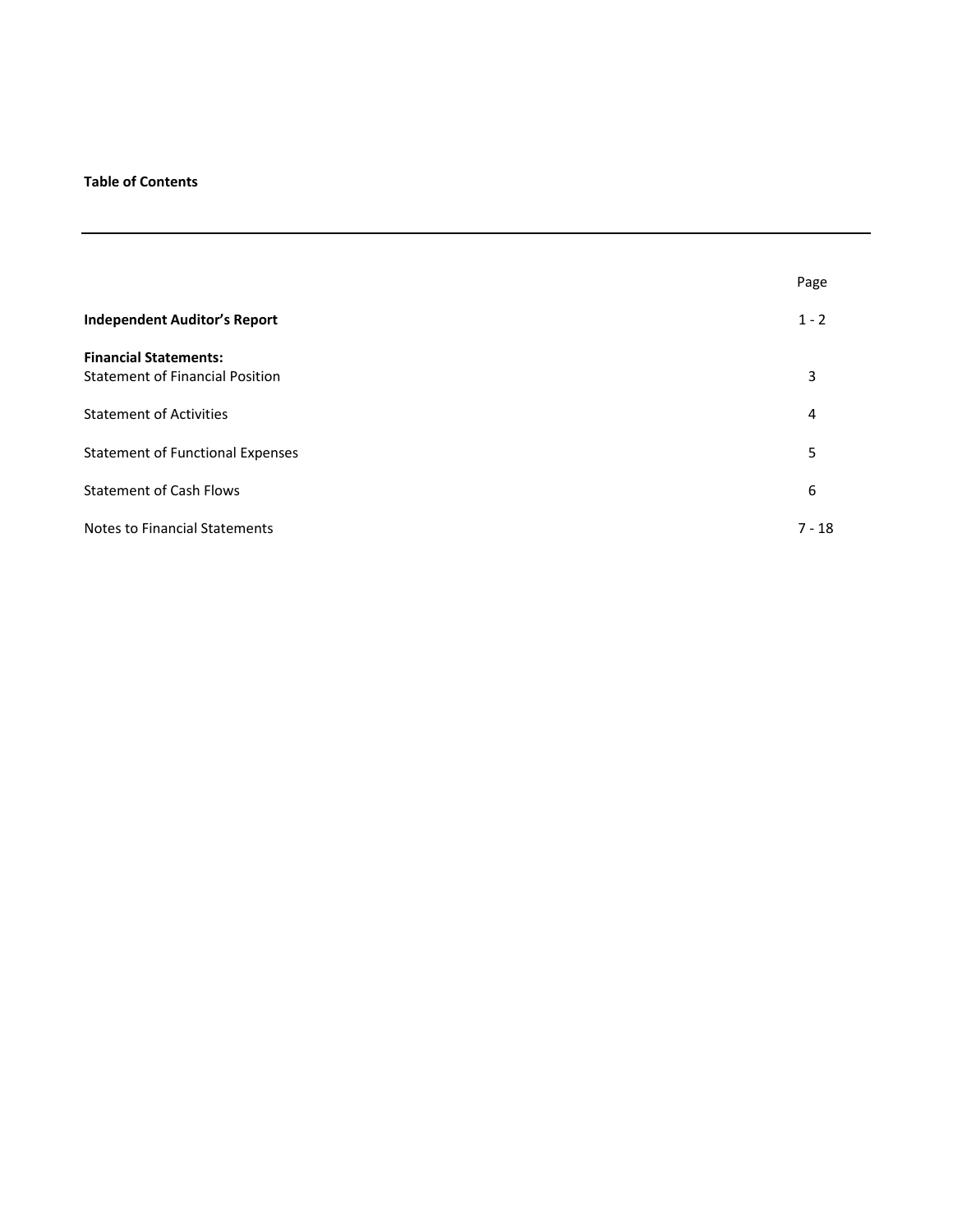# **Clark Nuber**<sub>PS</sub>

**Independent Auditor's Report**

**To the Board of Directors YouthCare Seattle, Washington**

## **REPORT ON THE FINANCIAL STATEMENTS**

We have audited the accompanying financial statements of YouthCare (the Organization), which comprise the statement of financial position as of December 31, 2020, and the related statements of activities, functional expenses and cash flows for the year then ended, and the related notes to the financial statements.

#### **Management's Responsibility for the Financial Statements**

Management is responsible for the preparation and fair presentation of these financial statements in accordance with accounting principles generally accepted in the United States of America; this includes the design, implementation and maintenance of internal control relevant to the preparation and fair presentation of financial statements that are free from material misstatement, whether due to fraud or error.

#### **Auditor's Responsibility**

Our responsibility is to express an opinion on these financial statements based on our audit. We conducted our audit in accordance with auditing standards generally accepted in the United States of America and the standards applicable to financial audits contained in *Government Auditing Standards*, issued by the Comptroller General of the United States. Those standards require that we plan and perform the audit to obtain reasonable assurance about whether the financial statements are free from material misstatement.

An audit involves performing procedures to obtain audit evidence about the amounts and disclosures in the financial statements. The procedures selected depend on the auditor's judgment, including the assessment of the risks of material misstatement of the financial statements, whether due to fraud or error. In making those risk assessments, the auditor considers internal control relevant to the entity's preparation and fair presentation of the financial statements in order to design audit procedures that are appropriate in the circumstances, but not for the purpose of expressing an opinion on the effectiveness of the entity's internal control. Accordingly, we express no such opinion. An audit also includes evaluating the appropriateness of accounting policies used and the reasonableness of significant accounting estimates made by management, as well as evaluating the overall presentation of the financial statements.

We believe that the audit evidence we have obtained is sufficient and appropriate to provide a basis for our audit opinion.



T: 425-454-4919 T: 800-504-8747 F: 425-454-4620

10900 NE 4th St Suite 1400 Bellevue WA 98004

clarknuber.com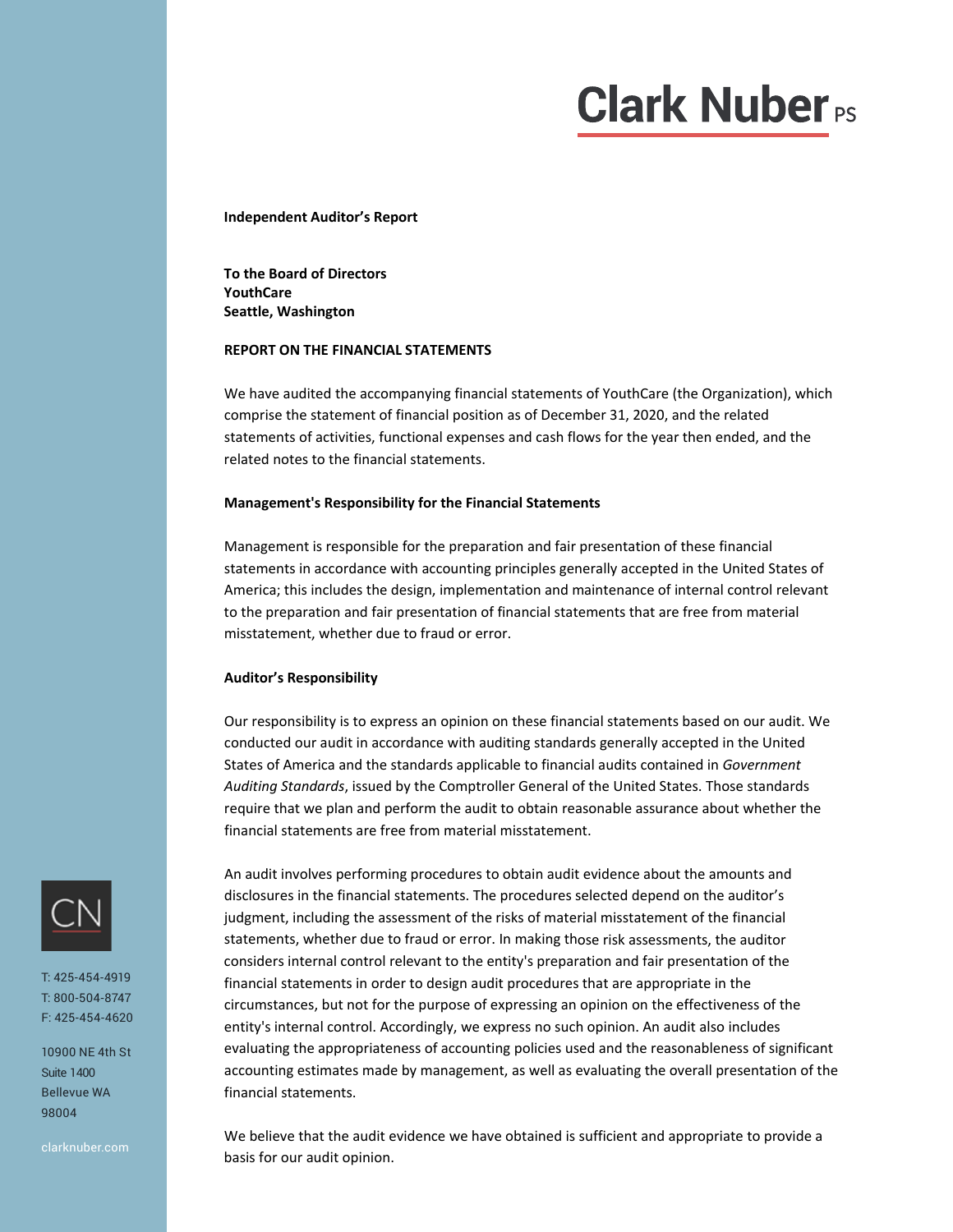# **Clark Nuber**<sub>PS</sub>

# **Opinion**

In our opinion, the financial statements referred to above present fairly, in all material respects, the financial position of the Organization as of December 31, 2020, and the changes in its net assets and its cash flows for the year then ended in accordance with accounting principles generally accepted in the United States of America.

# **Report on Summarized Comparative Information**

We have previously audited the Organization's 2019 financial statements, and we expressed an unmodified audit opinion on those audited financial statements in our report dated July 28, 2020. In our opinion, the summarized comparative information presented herein as of and for the year ended December 31, 2019 is consistent, in all material respects, with the audited financial statements from which it has been derived.

# **OTHER REPORTING REQUIRED BY** *GOVERNMENT AUDITING STANDARDS*

In accordance with *Government Auditing Standards*, we have also issued our report dated November 30, 2021 on our consideration of the Organization's internal control over financial reporting and on our tests of its compliance with certain provisions of laws, regulations, contracts, and grant agreements and other matters. The purpose of that report is to describe the scope of our testing of internal control over financial reporting and compliance and the results of that testing, and not to provide an opinion on the effectiveness of the Organization's internal control over financial reporting or on compliance. That report is an integral part of an audit performed in accordance with *Government Auditing Standards* in considering the Organization's internal control over financial reporting and compliance.

Clark Nuber P.S.

Certified Public Accountants November 30, 2021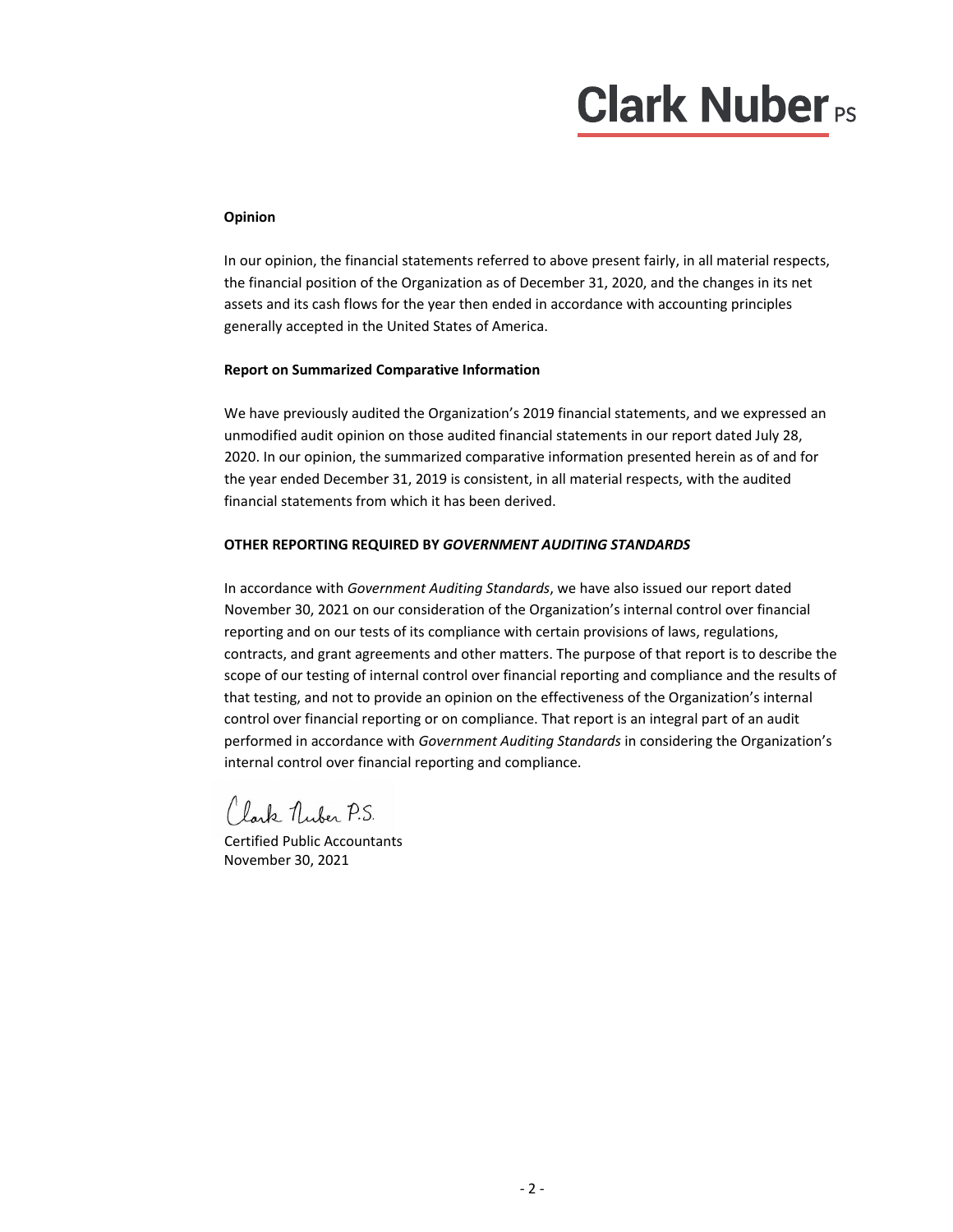**Statement of Financial Position December 31, 2020 (With Comparative Totals for 2019)**

|                                                                 | 2020             | 2019             |
|-----------------------------------------------------------------|------------------|------------------|
|                                                                 |                  |                  |
| <b>Current Assets:</b>                                          |                  |                  |
| Cash and cash equivalents                                       | \$<br>1,916,633  | \$<br>140,134    |
| Accounts, grants and contracts receivable                       | 1,935,180        | 1,364,659        |
| Facility/land use receivable, current portion                   | 18,913           | 18,913           |
| Pledges receivable, current portion                             | 67,750           | 421,808          |
| Prepaid expenses and other current assets                       | 246,926          | 194,294          |
| <b>Total Current Assets</b>                                     | 4,185,402        | 2,139,808        |
| Pledges receivable, long-term                                   |                  | 33,000           |
| Pledges receivable, restricted for capital purchases            | 123,975          | 500,000          |
| Facility/land use receivable, long-term                         | 956,707          | 975,620          |
| Board designated operating reserve - investments                | 820,407          | 754,639          |
| Cash restricted for capital purchases and facilities renovation | 772,572          | 701,511          |
| Restricted cash                                                 | 308,941          | 258,989          |
| <b>Endowment investments</b>                                    | 7,841,630        | 7,237,333        |
| Property and equipment, net                                     | 11,190,551       | 11,198,039       |
| <b>Total Assets</b>                                             | 26,200,185<br>Ş. | 23,798,939<br>Ş. |
| <b>Current Liabilities:</b>                                     |                  |                  |
| Accounts payable                                                | \$<br>453,077    | \$<br>317,329    |
| Accrued expenses                                                | 946,491          | 722,396          |
| Current portion of capital lease obligations                    | 14,006           | 66,217           |
| <b>Total Current Liabilities</b>                                | 1,413,574        | 1,105,942        |
| Long-term portion of capital lease obligations                  | 52,212           | 10,321           |
| Long-term debt                                                  | 380,000          | 380,000          |
| <b>Total Liabilities</b>                                        | 1,845,786        | 1,496,263        |
| <b>Net Assets:</b>                                              |                  |                  |
| Without donor restrictions                                      | 9,496,836        | 7,703,571        |
| With donor restrictions                                         | 14,857,563       | 14,599,105       |
| <b>Total Net Assets</b>                                         | 24,354,399       | 22,302,676       |
| <b>Total Liabilities and Net Assets</b>                         | 26,200,185<br>Ş  | 23,798,939<br>Ş  |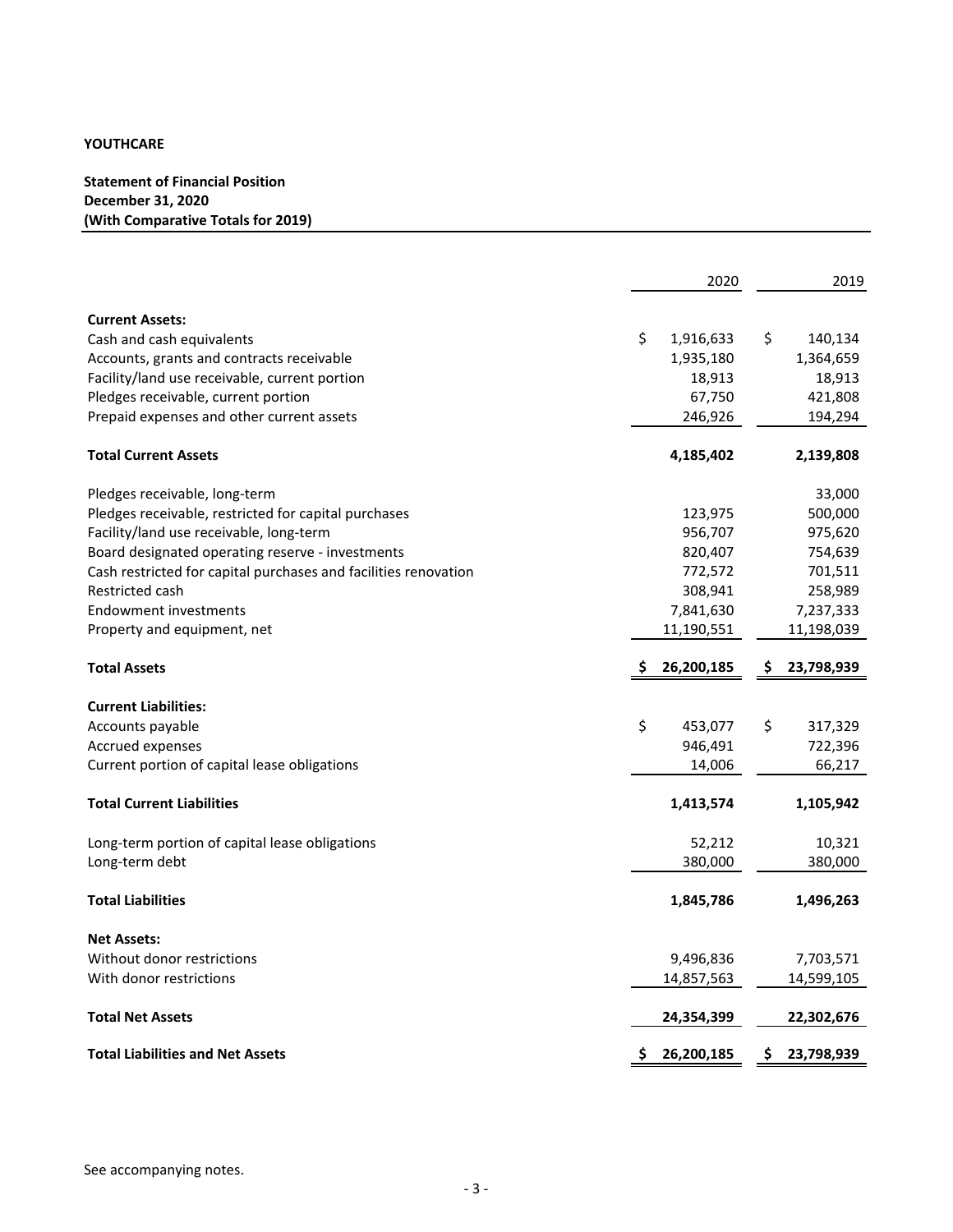# **Statement of Activities For the Year Ended December 31, 2020 (With Comparative Totals for 2019)**

|                                                 | Without Donor<br>Restrictions | With Donor<br>Restrictions | 2020 Total      | 2019 Total       |
|-------------------------------------------------|-------------------------------|----------------------------|-----------------|------------------|
| <b>Operating Support and Revenue:</b>           |                               |                            |                 |                  |
| Grants and contracts                            | \$<br>11,593,330              | \$                         | Ś<br>11,593,330 | Ś<br>10,893,732  |
| Contributions                                   | 3,522,061                     | 486,458                    | 4,008,519       | 3,671,517        |
| Forgiveness of Paycheck Protection Program loan | 1,886,400                     |                            | 1,886,400       |                  |
| Special events, net of direct expenses          |                               |                            |                 |                  |
| of \$58,110 (2019 - \$89,310)                   | 490,265                       |                            | 490,265         | 736,648          |
| In-kind revenue                                 | 74,953                        |                            | 74,953          | 68,771           |
| United Way                                      | 168,417                       |                            | 168,417         | 322,500          |
| Net assets released from restriction            | 455,108                       | (455,108)                  |                 |                  |
| Total public support                            | 18,190,534                    | 31,350                     | 18,221,884      | 15,693,168       |
| Rental income                                   | 16,745                        |                            | 16,745          | 35,432           |
| Other revenue                                   | 76,491                        |                            | 76,491          | 72,737           |
| <b>Total Operating Support and Revenue</b>      | 18,283,770                    | 31,350                     | 18,315,120      | 15,801,337       |
| <b>Operating Expenses:</b>                      |                               |                            |                 |                  |
| Program services                                | 12,230,463                    |                            | 12,230,463      | 12,158,312       |
| Supporting services                             | 4,913,139                     |                            | 4,913,139       | 4,209,573        |
| <b>Total Operating Expenses</b>                 | 17,143,602                    |                            | 17,143,602      | 16,367,885       |
| <b>Change in Net Assets From</b>                |                               |                            |                 |                  |
| <b>Operating Activities</b>                     | 1,140,168                     | 31,350                     | 1,171,518       | (566, 548)       |
| <b>Nonoperating Activities</b>                  |                               |                            |                 |                  |
| Contributions for long-term purposes            |                               | 208,000                    | 208,000         | 1,010,000        |
| Loss on disposal of property and equipment      |                               |                            |                 | (25,508)         |
| Investment return                               | 67,889                        | 604,316                    | 672,205         | 764,248          |
| Net assets released from restriction            | 585,208                       | (585, 208)                 |                 |                  |
| <b>Change in Net Assets From</b>                |                               |                            |                 |                  |
| <b>Nonoperating Activities</b>                  | 653,097                       | 227,108                    | 880,205         | 1,748,740        |
| <b>Total Change in Net Assets</b>               | 1,793,265                     | 258,458                    | 2,051,723       | 1,182,192        |
| <b>Net Assets:</b>                              |                               |                            |                 |                  |
| Beginning of year                               | 7,703,571                     | 14,599,105                 | 22,302,676      | 21,120,484       |
| <b>End of Year</b>                              | \$<br>9,496,836               | 14,857,563<br>\$           | 24,354,399<br>S | 22,302,676<br>\$ |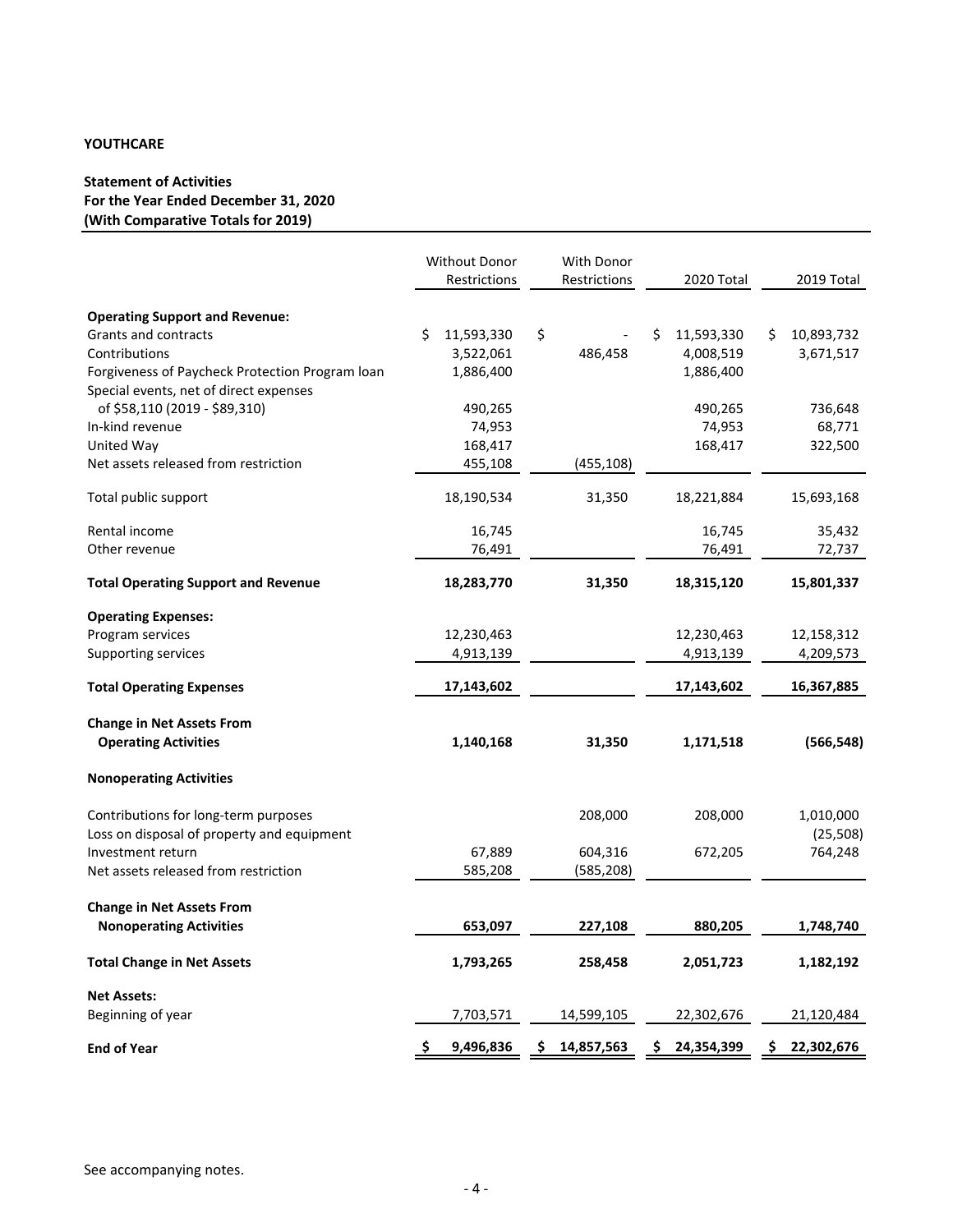# **Statement of Functional Expenses For the Year Ended December 31, 2020 (With Comparative Totals for 2019)**

|                                                                                                 |    | Total<br>Program<br>Services |    | Management<br>and General |    | Fundraising |    | Total<br>Supporting<br>Services | 2020 Total       | 2019 Total   |
|-------------------------------------------------------------------------------------------------|----|------------------------------|----|---------------------------|----|-------------|----|---------------------------------|------------------|--------------|
| Personnel                                                                                       | Ś. | 8,718,921                    | Ś. | 2,457,815                 | \$ | 976,009     | Ś. | 3,433,824                       | \$12,152,745     | \$12,270,653 |
| Contract services                                                                               |    | 358,480                      |    | 789,964                   |    | 148,273     |    | 938,237                         | 1,296,717        | 969,446      |
| Client costs                                                                                    |    | 1,129,235                    |    |                           |    | 1,400       |    | 1,400                           | 1,130,635        | 602,172      |
| Occupancy                                                                                       |    | 893,884                      |    | 111,539                   |    | 24,408      |    | 135,947                         | 1,029,831        | 864,055      |
| Supplies                                                                                        |    | 288,873                      |    | 84,373                    |    | 69,871      |    | 154,244                         | 443,117          | 305,321      |
| Depreciation and amortization                                                                   |    | 306,762                      |    | 44,898                    |    | 17,514      |    | 62,412                          | 369,174          | 363,095      |
| Client food                                                                                     |    | 201,320                      |    | 4,449                     |    | 19,029      |    | 23,478                          | 224,798          | 247,881      |
| Telephone                                                                                       |    | 123,462                      |    | 29,450                    |    | 6,868       |    | 36,318                          | 159,780          | 153,686      |
| Vehicles                                                                                        |    | 59,326                       |    | 8,446                     |    | 3,214       |    | 11,660                          | 70,986           | 65,910       |
| Travel                                                                                          |    | 43,102                       |    | 12,210                    |    | 3,484       |    | 15,694                          | 58,796           | 176,211      |
| Insurance                                                                                       |    | 45,985                       |    | 7,951                     |    | 3,862       |    | 11,813                          | 57,798           | 52,725       |
| Miscellaneous                                                                                   |    | 1,287                        |    | 28,312                    |    | 17,618      |    | 45,930                          | 47,217           | 30,556       |
| Printing and publicity                                                                          |    | 8,753                        |    | 17,571                    |    | 13,657      |    | 31,228                          | 39,981           | 82,419       |
| Dues, fees and licenses                                                                         |    | 17,758                       |    | 13,829                    |    | 4,691       |    | 18,520                          | 36,278           | 81,478       |
| Meetings and training                                                                           |    | 7,619                        |    | 23,597                    |    | 2,411       |    | 26,008                          | 33,627           | 105,394      |
| Interest                                                                                        |    | 18,013                       |    | 11,759                    |    | 1,523       |    | 13,282                          | 31,295           | 34,846       |
| Postage and delivery                                                                            |    | 1,609                        |    | 1,938                     |    | 6,518       |    | 8,456                           | 10,065           | 26,673       |
| Equipment rent and maintenance                                                                  |    | 6,074                        |    | 2,081                     |    | 717         |    | 2,798                           | 8,872            | 24,674       |
| <b>Total Expenses</b>                                                                           |    | 12,230,463                   |    | 3,650,182                 |    | 1,321,067   |    | 4,971,249                       | 17,201,712       | 16,457,195   |
| Less special event expenses included with support<br>and revenue on the statement of activities |    |                              |    |                           |    | (58, 110)   |    | (58, 110)                       | (58, 110)        | (89, 310)    |
| <b>Total Expenses Included in Expenses</b><br>on the Statement of Activities                    |    | 12,230,463                   |    | 3,650,182                 | S  | 1,262,957   | S  | 4,913,139                       | 17,143,602<br>S. | \$16,367,885 |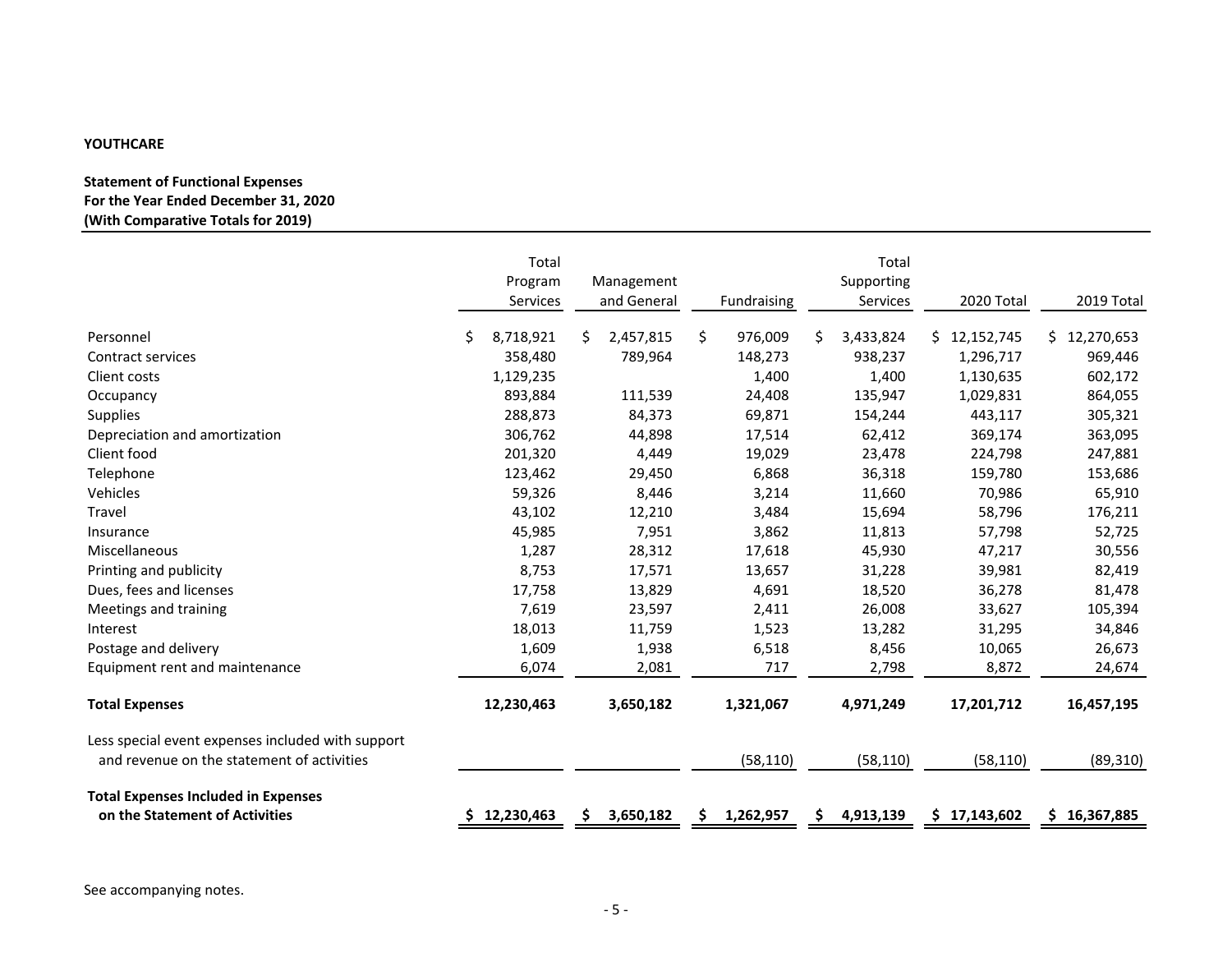# **Statement of Cash Flows For the Year Ended December 31, 2020 (With Comparative Totals for 2019)**

|                                                                                                                                                                                                                                             |    | 2020       |     | 2019        |
|---------------------------------------------------------------------------------------------------------------------------------------------------------------------------------------------------------------------------------------------|----|------------|-----|-------------|
| <b>Cash Flows From Operating Activities:</b>                                                                                                                                                                                                |    |            |     |             |
| Change in net assets                                                                                                                                                                                                                        | \$ | 2,051,723  | \$  | 1,182,192   |
| Adjustments to reconcile change in net assets                                                                                                                                                                                               |    |            |     |             |
| to cash (used in) provided by operating activities-                                                                                                                                                                                         |    |            |     |             |
| Depreciation and amortization                                                                                                                                                                                                               |    | 369,174    |     | 363,095     |
| Contributions restricted for long-term purposes                                                                                                                                                                                             |    | (208,000)  |     | (1,010,000) |
| Loss on disposal of property and equipment                                                                                                                                                                                                  |    |            |     | 25,508      |
| Unrealized and realized gains on endowment investments                                                                                                                                                                                      |    | (542, 027) |     | (523, 963)  |
| Changes in assets and liabilities:                                                                                                                                                                                                          |    |            |     |             |
| Accounts, grants and contracts receivable                                                                                                                                                                                                   |    | (570, 521) |     | 11,863      |
| Facility/land use receivable                                                                                                                                                                                                                |    | 18,913     |     | 18,913      |
| Pledges receivable                                                                                                                                                                                                                          |    | 462,058    |     | 429,732     |
| Prepaid expenses and other current assets                                                                                                                                                                                                   |    | (52, 632)  |     | (101, 605)  |
| Accounts payable                                                                                                                                                                                                                            |    | (96,091)   |     | (132, 846)  |
| Accrued expenses                                                                                                                                                                                                                            |    | 224,095    |     | 25,007      |
| <b>Net Cash Provided by Operating Activities</b>                                                                                                                                                                                            |    | 1,656,692  |     | 287,896     |
| <b>Cash Flows From Investing Activities:</b>                                                                                                                                                                                                |    |            |     |             |
| Purchases of investments                                                                                                                                                                                                                    |    | (899, 258) |     | (6,642,997) |
| Sales of investments                                                                                                                                                                                                                        |    | 771,220    |     | 6,253,408   |
| Payments to acquire and construct property and equipment                                                                                                                                                                                    |    | (129, 847) |     | (118, 529)  |
| <b>Net Cash Used in Investing Activities</b>                                                                                                                                                                                                |    | (257, 885) |     | (508, 118)  |
| <b>Cash Flows From Financing Activities:</b>                                                                                                                                                                                                |    |            |     |             |
| Principal payments on capital lease obligations                                                                                                                                                                                             |    | (10, 320)  |     | (34, 946)   |
| Cash received from contributions restricted for long-term purposes                                                                                                                                                                          |    | 509,025    |     | 510,000     |
| <b>Net Cash Provided by Financing Activities</b>                                                                                                                                                                                            |    | 498,705    |     | 475,054     |
| <b>Change in Cash, Cash Equivalents and Restricted Cash</b>                                                                                                                                                                                 |    | 1,897,512  |     | 254,832     |
| Cash, cash equivalents and restricted cash, beginning of year                                                                                                                                                                               |    | 1,100,634  |     | 845,802     |
| Cash, Cash Equivalents and Restricted Cash, End of Year                                                                                                                                                                                     | S  | 2,998,146  | \$  | 1,100,634   |
| The following table provides a reconciliation of cash, cash equivalents and<br>restricted cash reported within the statement of financial position<br>that sums to the total of the same such amounts shown in the statement of cash flows: |    |            |     |             |
| Cash and cash equivalents                                                                                                                                                                                                                   | \$ | 1,916,633  | \$  | 140,134     |
| Cash reserved for capital purchases and facilities renovation                                                                                                                                                                               |    | 772,572    |     | 701,511     |
| <b>Restricted cash</b>                                                                                                                                                                                                                      |    | 308,941    |     | 258,989     |
| Total Cash, Cash Equivalents and Restricted Cash Shown in the<br><b>Statement of Cash Flows</b>                                                                                                                                             | Ş. | 2,998,146  | -\$ | 1,100,634   |
| <b>Supplementary Disclosures of Cash Flow Information:</b>                                                                                                                                                                                  |    |            |     |             |
| Cash paid during the year for interest                                                                                                                                                                                                      | \$ | 25,578     | \$  | 23,446      |
| Property and equipment purchase reflected in accounts payable                                                                                                                                                                               | \$ | 231,839    | \$  |             |

See accompanying notes.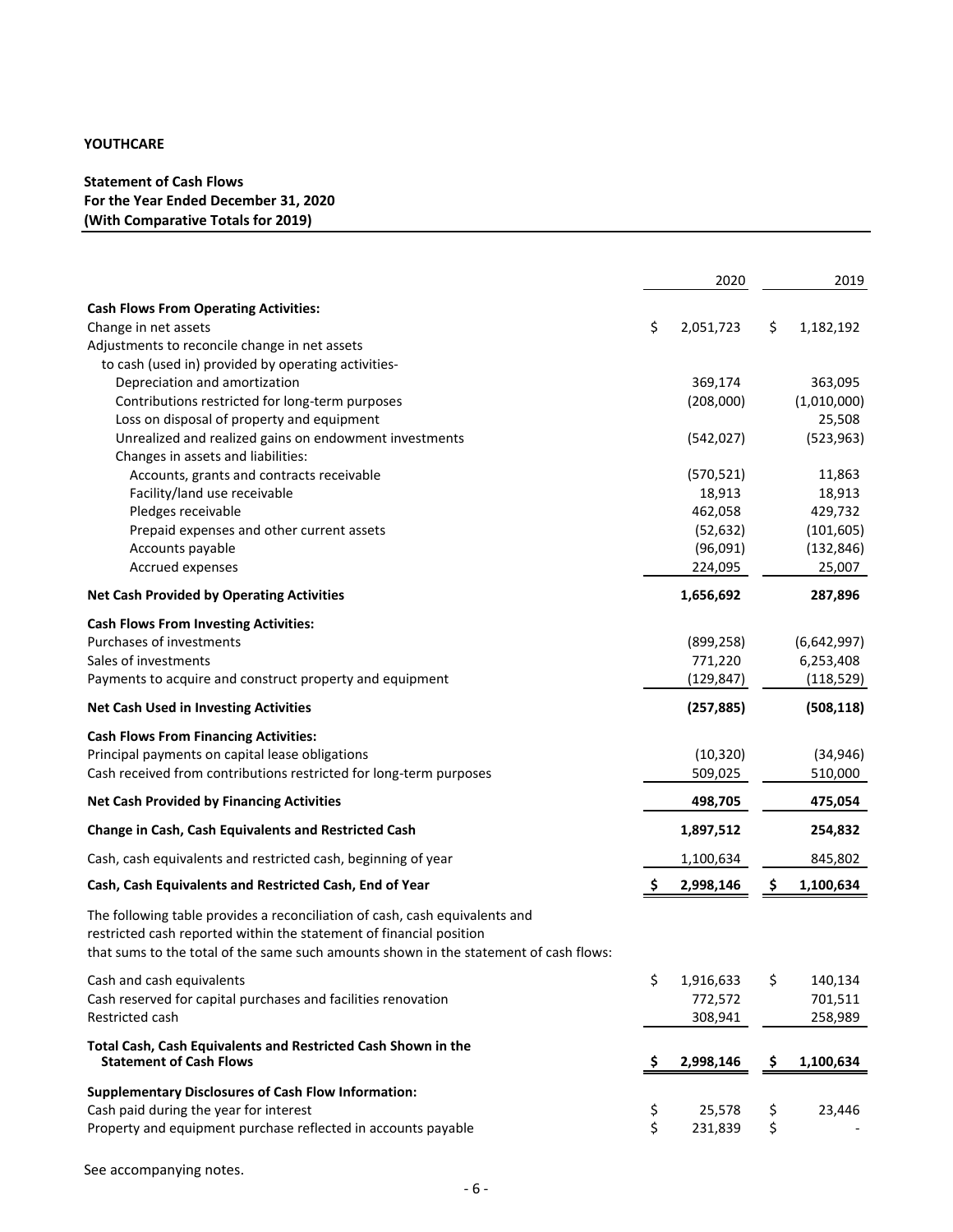**Notes to Financial Statements For the Year Ended December 31, 2020**

## **Note 1 ‐ Organization and Significant Accounting Policies**

YouthCare is an agency that provides comprehensive services to youth in crisis in the Seattle‐King County area, and is dedicated to assisting homeless, runaway, and at‐risk youth to create healthy and productive lives. YouthCare accomplishes this goal by providing both residential and nonresidential services to youth ages 11 to 24.

**Basis of Presentation ‐** Net assets, revenues, gains, and losses are classified based on the existence or absence of donor‐ imposed restrictions. Accordingly, the net assets of YouthCare and changes therein are classified and reported as follows:

Net Assets Without Donor Restrictions - Net assets that are not subject to donor-imposed stipulations.

Net Assets With Donor Restrictions ‐ Net assets subject to donor‐imposed stipulations that will be met by actions of the Organization or the passage of time. Other donor restrictions are perpetual in nature, where the donor has stipulated funds be maintained in perpetuity. Earnings on donor restricted net assets are to be used for the purpose specified by the donor.

**Revenue and Support With and Without Donor Restrictions ‐** Revenues are reported as increases in net assets without donor restrictions unless use of the related assets is limited by donor-imposed restrictions. Expenses are reported as decreases in net assets without donor restrictions. Gains and losses on investments and other assets or liabilities are reported as increases or decreases in net assets without donor restrictions unless their use is restricted by explicit donor‐stipulation or by law. YouthCare's policy is to record donor restricted contributions received and expended in the same accounting period in net assets without donor restrictions.

YouthCare reports gifts of land, building, and equipment as without donor restriction unless explicitly stated by the donor on how the donated assets must be used. Gifts of long‐lived assets with explicit restrictions that specify how the assets are to be used and gifts of cash or other assets that must be used to acquire long‐lived assets are reported as donor restricted support. Absent of donor stipulations about how long those long-lived assets must be maintained, YouthCare reports expirations of donor restrictions when the donated or acquired long‐lived assets are placed in service.

**Use of Estimates ‐** The preparation of financial statements in conformity with accounting principles generally accepted in the United States of America (U.S. GAAP) requires management to make estimates and assumptions that affect the reported amounts of assets and liabilities and disclosure of contingent assets and liabilities at the date of the financial statements and the reported amounts of revenues and expenses during the reporting period. Actual results could differ from those estimates.

**Basis of Accounting ‐** The financial statements of YouthCare are prepared on the accrual basis of accounting in accordance with U.S. GAAP.

**Concentration of Credit Risk ‐** YouthCare invests its excess cash with various financial institutions. At times such cash balances are in excess of FDIC insurance limits.

**Federal Income Taxes ‐** The Internal Revenue Service (IRS) has determined YouthCare to be exempt from federal income taxes under provision of Section 501(a) of the Internal Revenue Code as an entity described in Section 501(c)(3) and not as a private foundation. Accordingly, no provision for federal income taxes has been made in the financial statements.

**Cash and Cash Equivalents ‐** YouthCare considers all highly liquid investments purchased with an original maturity of three months or less to be cash equivalents, except for those held in the investment portfolio.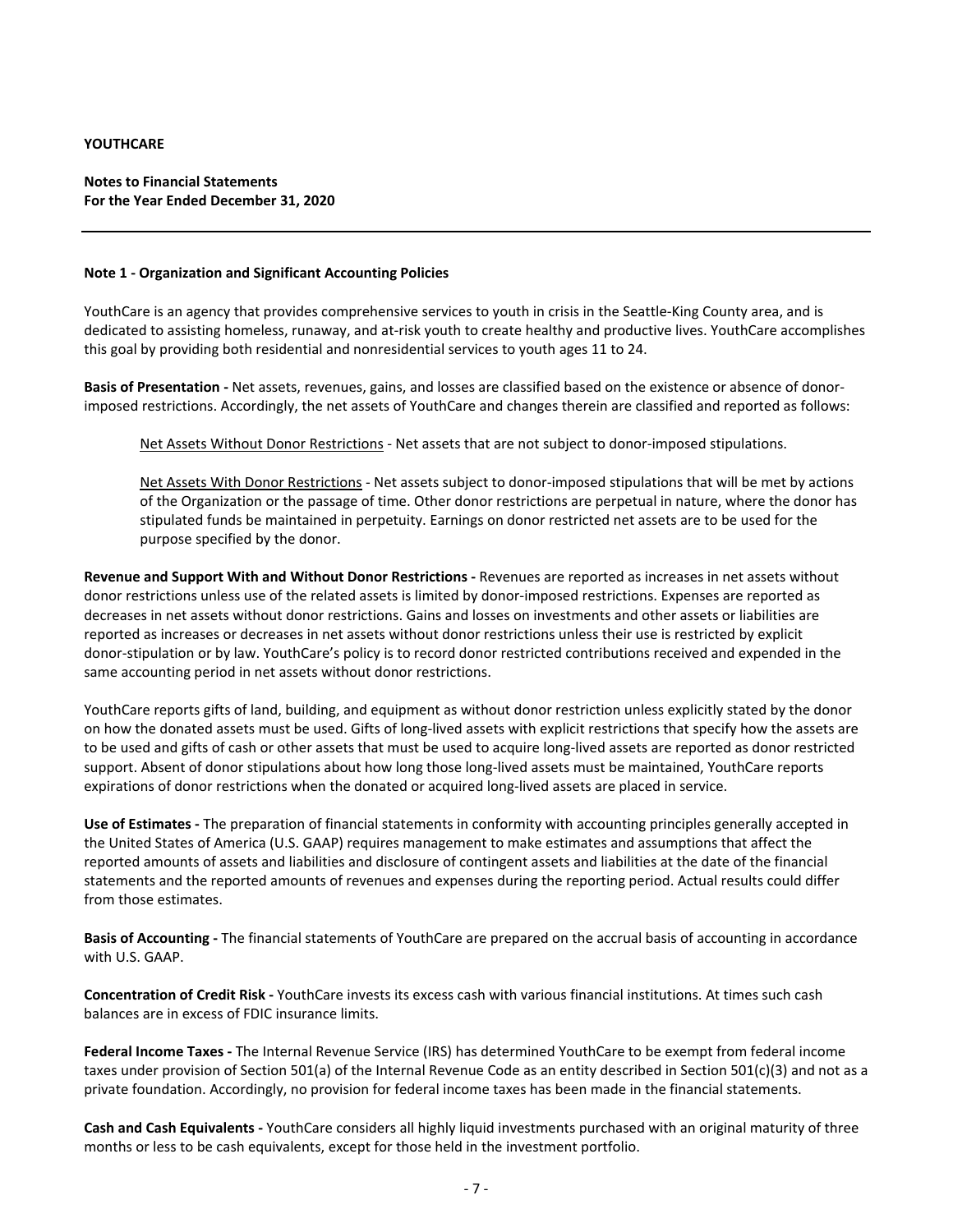# **Notes to Financial Statements For the Year Ended December 31, 2020**

# **Note 1 ‐ Continued**

**Restricted Cash ‐** Restricted cash consists of cash restricted for YouthCare's replacement and operating reserves required by certain forgivable debt agreements.

**Board Designated Operating Reserve ‐** Operating reserves consist of investments designated by YouthCare's board as a reserve for financial stability.

**Cash Restricted for Capital Purchases and Facilities Renovations ‐** Cash restricted for capital purchases and facilities renovations consist of cash restricted by donors for capital purchases and facility renovation projects.

**Investments ‐** Investments in marketable securities with readily determinable fair values and all investments in debt securities are measured at fair value in the statement of financial position. Endowment investment income or loss (including realized and unrealized gains and losses on investments) is included in the change in net assets with donor restrictions.

**Property and Equipment ‐** Land, buildings, building improvements, furniture and equipment are stated at cost if purchased or, in the case of donated assets, at estimated fair value at the date of contribution. YouthCare capitalizes all depreciable assets with a purchase price and/or donated fair value greater than \$5,000. Depreciation is provided on the straight‐line method over the following estimated lives:

| <b>Buildings and improvements</b> | 10 - 40 years |
|-----------------------------------|---------------|
| Furniture and equipment           | 3 - 10 years  |
| Vehicles                          | 5 years       |

**Accounts, Grants and Contracts Receivable and Revenues ‐** Grant and contract revenue is generally recognized and recorded as related program expenses are incurred. YouthCare receives reimbursement for indirect costs on certain grants based upon a provisional rate applied to direct costs. Any adjustments that are necessary when final rates are determined are recorded in the period they become known. Direct and indirect costs reimbursed by United States government agencies are subject to review and audit by such agencies.

A substantial portion of fees and grants from government agencies is derived from grants and contracts administered by various federal, state and local government agencies. Revenue from these grants and contracts is subject to audits, which could result in adjustments to revenue. Any adjustments would be recorded at the time that such amounts could first be reasonably determined, normally upon notification by the government agency. All receivables are considered fully collectible by management. Amounts from the government totaled 63% and 65% of operating and nonoperating public support revenues during 2020 and 2019, respectively. The balance in accounts, grants, and contracts receivable from these sources totaled \$1,935,180 and \$1,364,659, at December 31, 2020 and 2019, respectively.

Grant and contract revenue where entitlement to the funds is based on the incurrence of costs that are allowable per the Federal cost principles are considered conditional. For these grants and contracts, revenue is recognized when the funds are spent on allowable costs in line with the Federal cost principles. Additionally, grant and contract revenue where entitlement to the funds is based on the adequate performance of certain measurable requirements are considered conditional. For these grants and contracts, revenue is recognized when performance measures are met.

The total amount of unrecognized conditional awards pending for active projects was \$1,050,890 and \$1,083,902 at December 31, 2020 and 2019, respectively.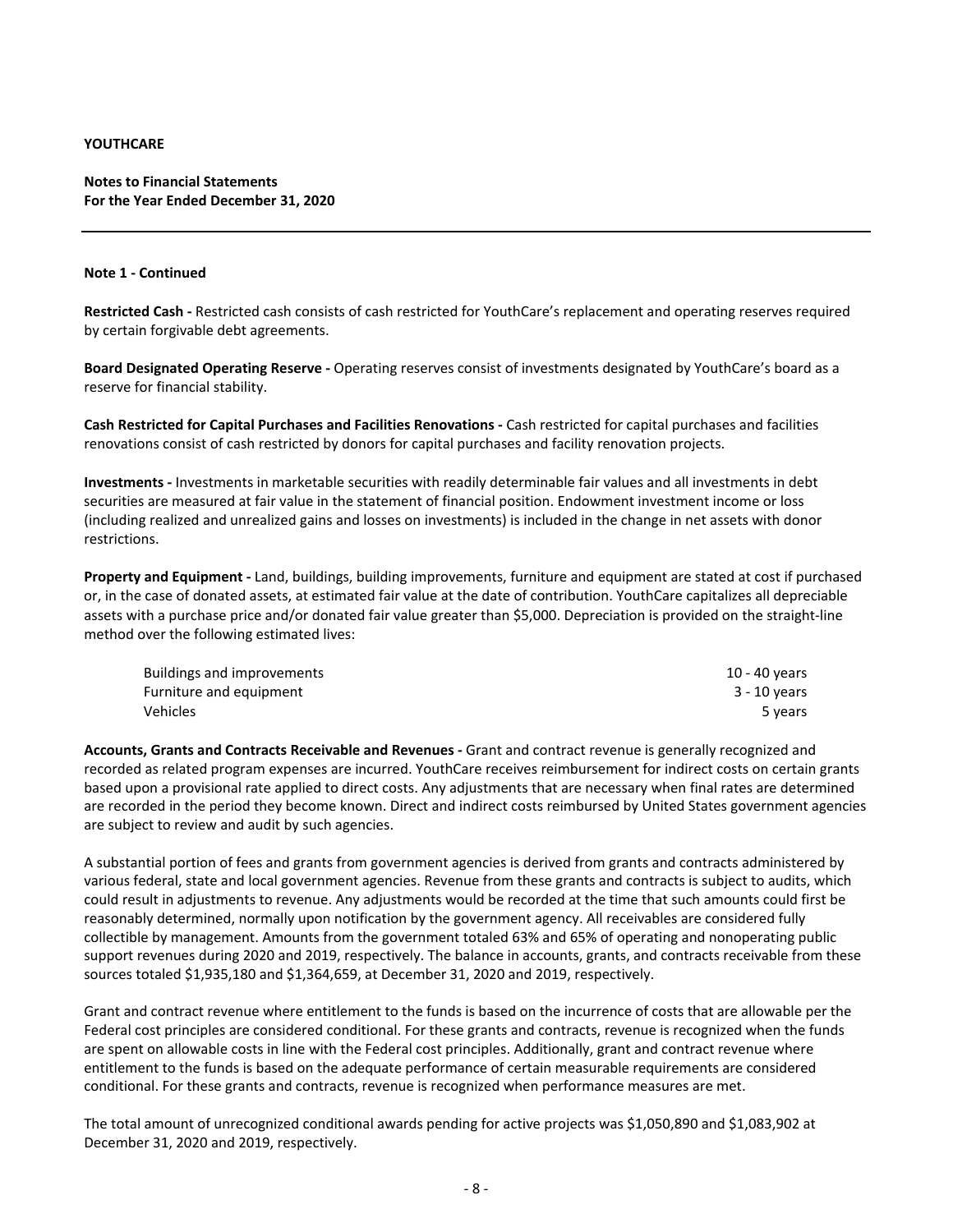# **Notes to Financial Statements For the Year Ended December 31, 2020**

## **Note 1 ‐ Continued**

**Contributions ‐** Contributions, which include unconditional promises to give (pledges), are recognized as support in the period received.

There were no significant concentrations for nongovernmental contributions revenue during the years ended December 31, 2020 and 2019.

**In‐Kind Donations ‐** Donated materials and equipment are recorded as in‐kind donations and either expenses or capital assets at their estimated fair value to the extent they can be objectively measured. Contributions of services are recognized if the services received create or enhance a nonfinancial asset or the services require specialized skills that are provided by individuals possessing those skills. In‐kind revenue consisted of donated facilities of \$74,953 and \$68,771 for the years ended December 31, 2020 and 2019, respectively.

**Nonoperating Activities ‐** YouthCare considers contributions and grants restricted for the acquisition of long‐term assets and the related releases to be nonoperating activities. YouthCare also considers the investment returns from accumulated earnings on endowment funds and the board‐designated operating reserve that can be used to fund current operations, to be nonoperating activities.

**Advertising ‐** Advertising costs are expensed as they are incurred. Total advertising expense for the years ended December 31, 2020 and 2019 was \$24,922 and \$54,143, respectively.

**Allocation of Functional Expenses ‐** The costs of providing various programs and other activities have been summarized on a functional basis in the statement of activities and statement of functional expenses. Accordingly, certain costs have been allocated among the programs and supporting services based on a consistent basis. The bases used to allocate are established in accordance with reasonable criteria and supported by current data. Personnel, contract, client food and supplies costs are based on direct expenses. Occupancy, telephone, printing, postage, equipment rent and maintenance and other miscellaneous costs are based on allocated full‐time equivalents.

**Comparative Amounts for 2019 ‐** For comparative purposes, the financial statements include certain prior‐year summarized information in total, but not by net asset class. Such information does not include sufficient detail to constitute a presentation in conformity with U.S. GAAP. Accordingly, such information should be read in conjunction with YouthCare's financial statements for the year ended December 31, 2019 from which the summarized information was derived.

**Reclassifications ‐** Certain reclassifications were made to the December 31, 2019 financial statements to conform to current year presentation. The reclassifications had no impact on net income or net asset balances.

**Subsequent Events ‐** YouthCare has evaluated subsequent events through November 30, 2021, the date on which the financial statements were available to be issued.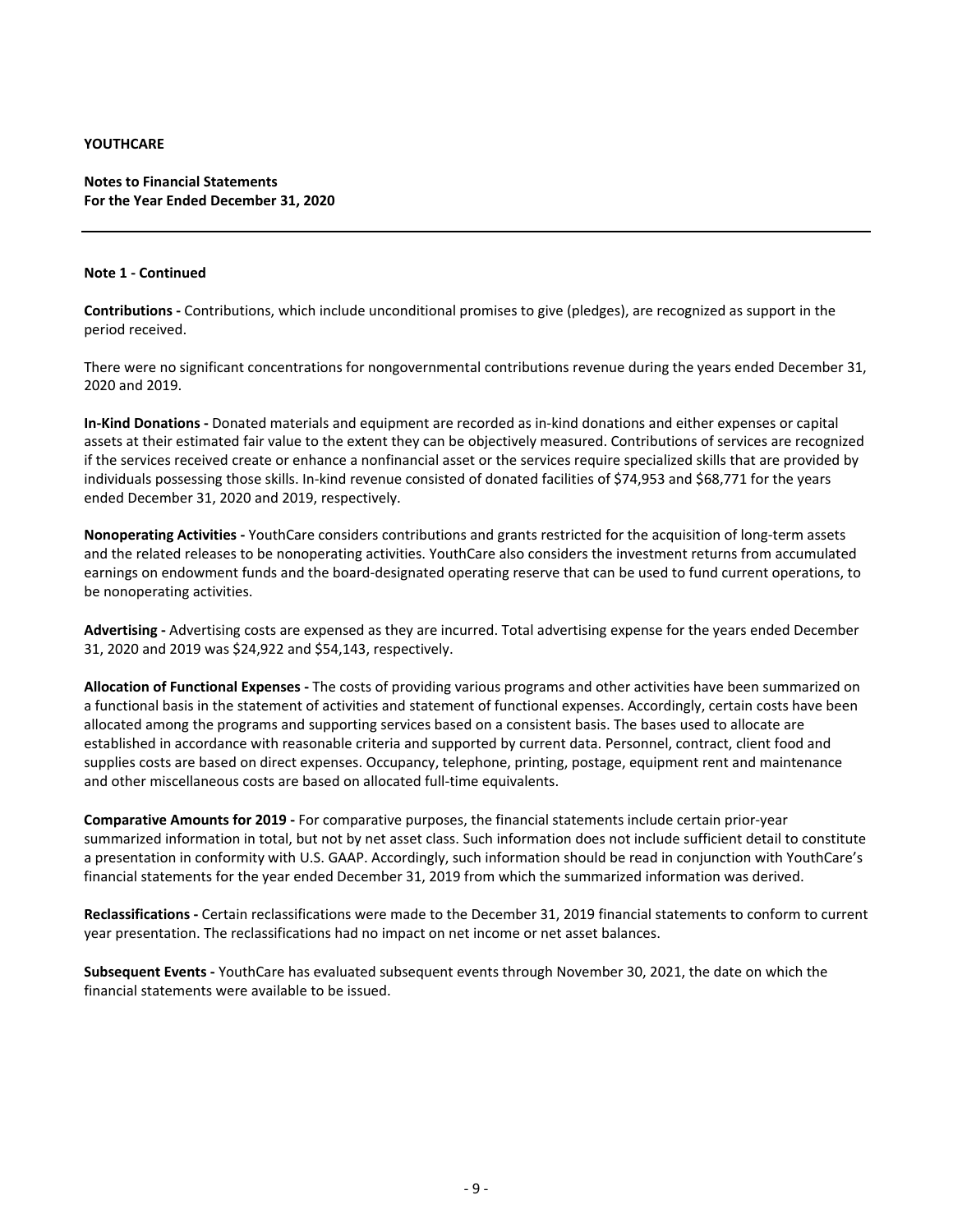# **Notes to Financial Statements For the Year Ended December 31, 2020**

#### **Note 2 ‐ Pledges and Nonexchange Receivables**

Unconditional promises to give that are expected to be collected in one year are stated at net realizable value. Unconditional promises to give that are expected to be collected in future years are presented at the present value of their estimated future cash flows. The discounts on those amounts are computed using a discount rate applicable to the years in which the promises are received. Amortization of the discount is included in contribution revenue. In accordance with U.S. GAAP, unconditional promises to give are recognized as support in the period the promise is received and as assets, decreases of liabilities, or expenses depending on the form of the benefits received. Conditional promises to give are not included in support until the conditions are met. YouthCare provides for losses on pledges receivable using the allowance method. The allowance is based on past experience. It is YouthCare's policy to charge off uncollectible pledges receivable when management determines the receivable will not be collected.

Pledges receivable of \$191,725 are due within one year as of December 31, 2020. Additionally, nonexchange accounts, grants and contracts receivable of \$1,935,180 are due within one year as of December 31, 2020.

Management has determined that the allowance for doubtful accounts and discount to net present value was not material, and as such, no such amounts were recorded at December 31, 2020 and 2019.

## **Note 3 ‐ Property and Equipment**

Property and equipment consisted of the following at December 31:

|                                          | 2020            | 2019            |
|------------------------------------------|-----------------|-----------------|
| Nondepreciable-                          |                 |                 |
| Land                                     | \$<br>3,656,624 | \$<br>3,656,624 |
| Work in process                          | 361,721         |                 |
| Depreciable-                             |                 |                 |
| Buildings and building improvements      | 11,307,731      | 11,307,731      |
| Furniture and equipment                  | 482,666         | 482,666         |
| Vehicles                                 | 259,472         | 259,472         |
|                                          |                 |                 |
|                                          | 16,068,214      | 15,706,493      |
| Less accumulated depreciation            | (4,877,663)     | (4,508,454)     |
|                                          | 11,190,551      | 11,198,039      |
| <b>Total Property and Equipment, Net</b> |                 |                 |

At December 31, 2020 and 2019, copiers under capital lease agreements are included in furniture and equipment with a cost of \$84,401. Amortization expense for the years ended December 31, 2020 and 2019 was \$10,268 and \$11,587, respectively. Accumulated amortization on these leases was \$17,438 and \$7,136 as of December 31, 2020 and 2019, respectively.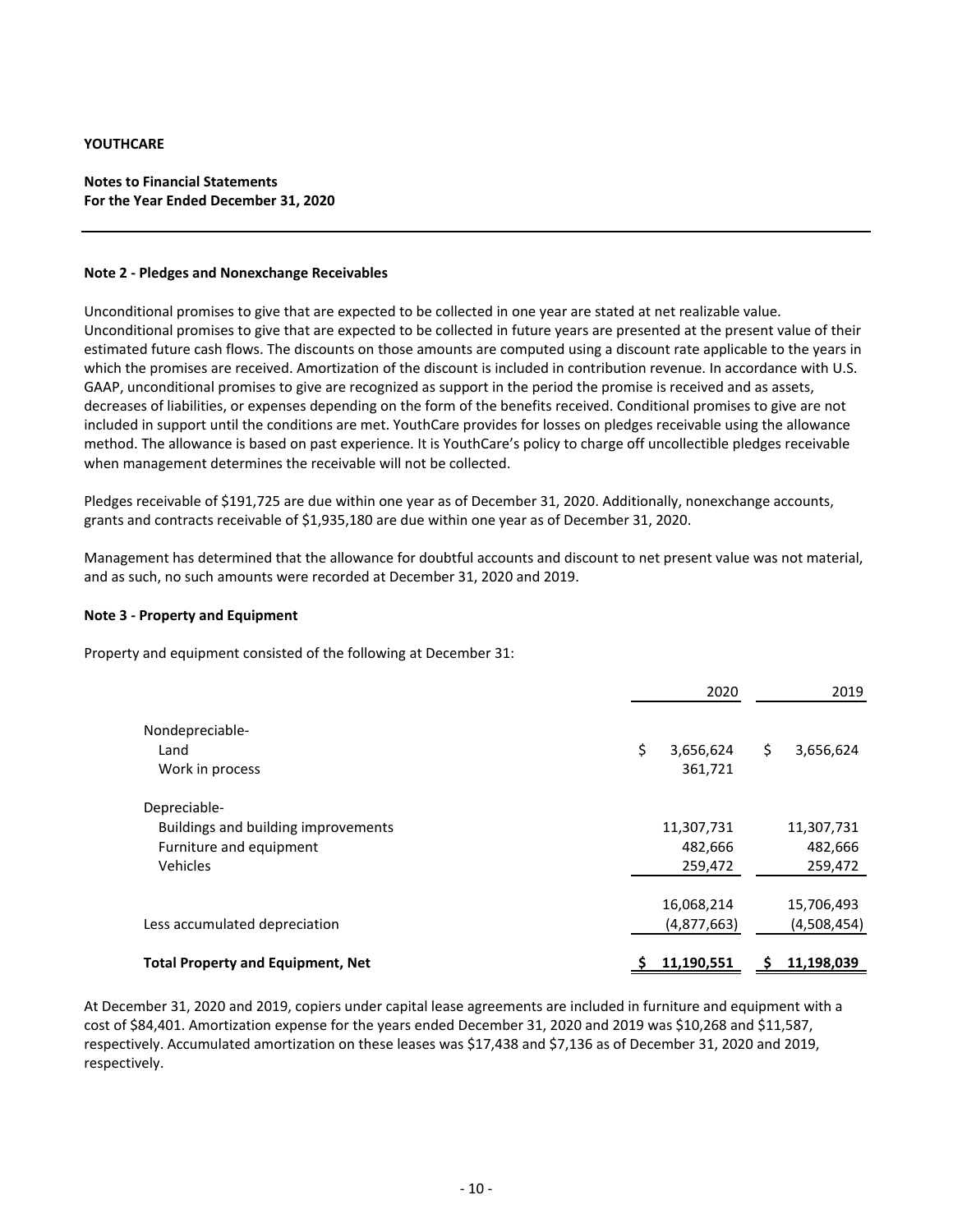# **Notes to Financial Statements For the Year Ended December 31, 2020**

#### **Note 4 ‐ Investments and Fair Value Measurements**

Investments held at December 31 are summarized as follows:

|                                                                           | 2020                       | 2019                       |
|---------------------------------------------------------------------------|----------------------------|----------------------------|
| Board designated operating reserve - investments<br>Endowment investments | \$<br>820,407<br>7,841,630 | \$<br>754,639<br>7,237,333 |
| <b>Total Investments</b>                                                  | 8,662,037                  | 7,991,972                  |
|                                                                           | 2020                       | 2019                       |
| Cash and cash equivalents<br>Mutual funds-                                | \$<br>49,740               | \$<br>90,839               |
| Marketable equity securities<br>Marketable debt securities                | 5,234,303<br>3,377,994     | 4,632,620<br>3,268,513     |
| <b>Total Investments</b>                                                  | 8,662,037                  | 7,991,972                  |

**Valuation Techniques ‐** U.S. GAAP provides a consistent model for determining fair value measurements for financial assets and liabilities. U.S. GAAP identifies three levels of inputs that are used for measuring fair value. Financial assets and liabilities valued using Level 1 inputs are based on unadjusted quoted market prices within active markets for identical assets and liabilities. Financial assets and liabilities valued using Level 2 inputs are based primarily on quoted prices for similar assets and liabilities in active or inactive markets. Financial assets and liabilities valued using Level 3 inputs are primarily valued using management's assumptions about the assumptions market participants would utilize in pricing the asset or liability. Valuation techniques utilized to determine fair value are consistently applied.

Following is a description of the valuation methodology used for assets and liabilities measured at fair value. There have been no changes to the methodologies used at December 31, 2020 and 2019.

Cash and Cash Equivalents ‐ Amounts are primarily held in money market funds which are valued at cost plus accrued interest, which approximates fair value.

Mutual Funds - Valued at quoted market prices in active markets for identical assets.

All investments held at December 31, 2020 and 2019 were valued using Level 1 inputs.

Return on investments and cash balances for the years ended December 31 were as follows:

|                                                                            | 2020                            | 2019                            |
|----------------------------------------------------------------------------|---------------------------------|---------------------------------|
| Interest and dividends<br>Realized and unrealized gains<br>Investment fees | 171,468<br>542,027<br>(41, 290) | 240,285<br>564,795<br>(40, 832) |
| <b>Total Investment Return</b>                                             | 672,205                         | 764,248                         |

YouthCare recognizes all investment return as nonoperating revenue.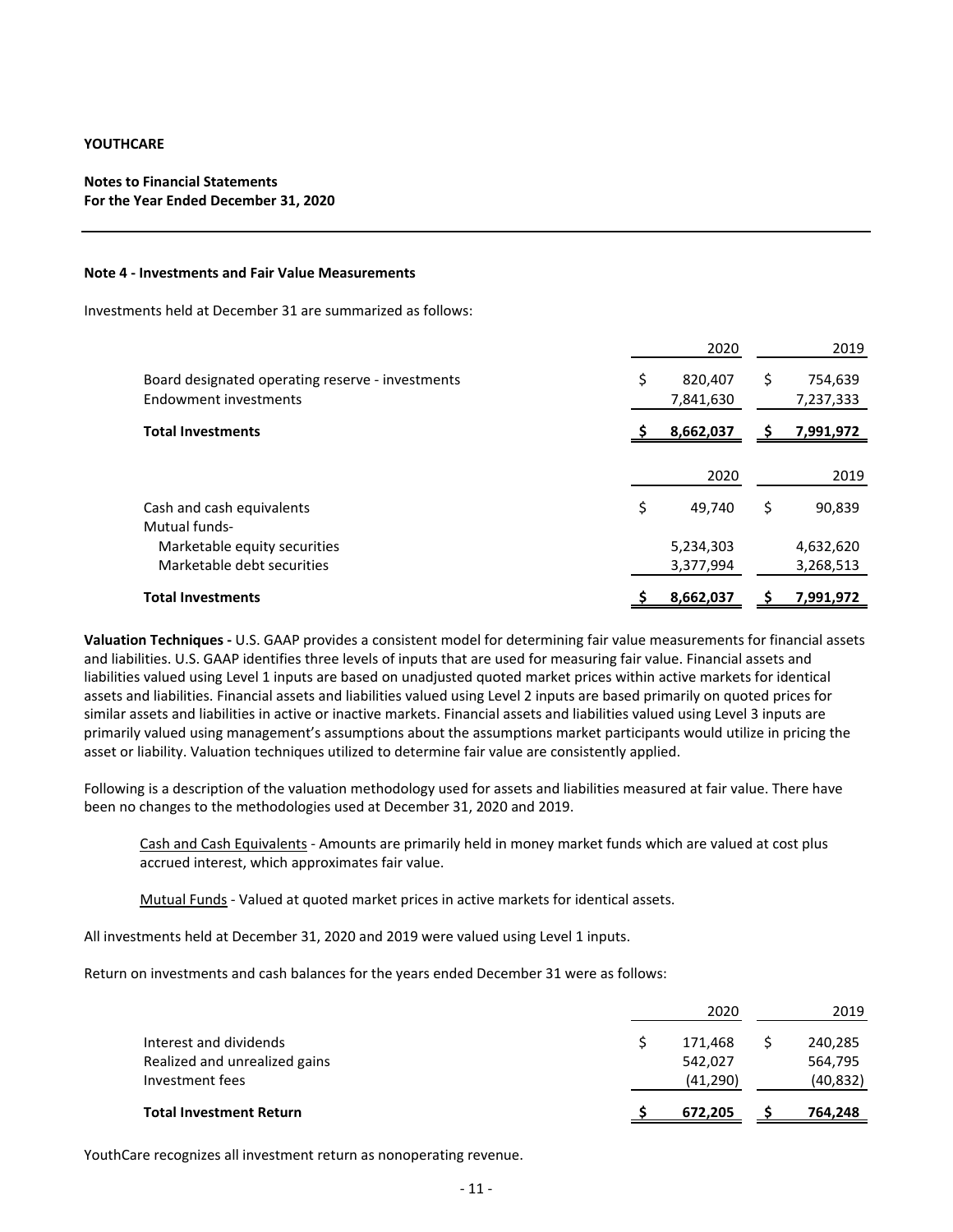# **Notes to Financial Statements For the Year Ended December 31, 2020**

#### **Note 5 ‐ Forgivable and Nonrecourse Deferred Payment Loans**

YouthCare has received forgivable and nonrecourse deferred payment loans amounting to \$6,402,425 and \$6,403,396 at December 31, 2020 and 2019, respectively. Under terms of the agreements, the proceeds must be used for the specific purpose intended in the loan documents, generally to renovate, construct or acquire buildings to be used in its operations. As management believes the conditions related to entitlement to these funds has been met, YouthCare has entitlement to these funds and to use the underlying assets for the expected useful lives. Since the loans are either forgivable or are nonrecourse loans with no payments due prior to the expiration of the useful life of the property, the proceeds from these loans have been recognized as revenues with donor restrictions in the year received. The restrictions are being released over the terms of the loans. The loan balance, including accrued interest, if any, and in some cases a pro‐rata share of appreciation, is due generally if YouthCare changes the use of the facilities from the intended purpose or if YouthCare chooses to sell the property and it is removed from acceptable use before the restriction period ends, thus representing a contingent liability. Each loan has specific agreements and covenants surrounding the use of the property, and the terms of forgiveness or deferred payment depend upon adherence to the terms.

Forgivable loans consist of the following at December 31:

|                                                                                                                                                                                                                                                                                                                                                                                                                                                                                                                                                                                                | 2020            | 2019            |
|------------------------------------------------------------------------------------------------------------------------------------------------------------------------------------------------------------------------------------------------------------------------------------------------------------------------------------------------------------------------------------------------------------------------------------------------------------------------------------------------------------------------------------------------------------------------------------------------|-----------------|-----------------|
| Interest-free loan payable to the State of Washington, secured by a<br>promissory note and deed of trust on real property. The loan is<br>forgivable on January 1, 2048, provided that YouthCare complies<br>with a covenant which requires YouthCare to use the property to<br>serve homeless youth.                                                                                                                                                                                                                                                                                          | \$<br>1,070,952 | \$<br>1,070,952 |
| Loan payable to the City of Seattle, including accrued interest,<br>secured by a promissory note and deed of trust on real property.<br>Simple interest of 1% accrued for the first twenty years of the loan<br>through 2016, and is being forgiven equally over a twenty-year<br>period ending in 2036. At that time, YouthCare can renew the loan<br>for an additional thirty-five years. The principal and interest will be<br>forgiven on July 31, 2071, provided that YouthCare complies with a<br>covenant that requires YouthCare to use the property to serve low-<br>income families. | 1,863,971       | 1,877,060       |
| Loan payable to City of Seattle, including an accrual of simple<br>interest at 1% per year, secured by a deed of trust in first position<br>on land, building and improvements with a cost of \$713,558. The<br>loan is payable on April 15, 2030, upon the sale of the property, or<br>upon cessation of use of the property for low-income housing. The<br>maturity date can be extended in five year intervals if the property<br>continues to be used for the specified purpose. Increase in balance                                                                                       |                 |                 |
| is due to imputed interest.                                                                                                                                                                                                                                                                                                                                                                                                                                                                                                                                                                    | 394,639         | 391,601         |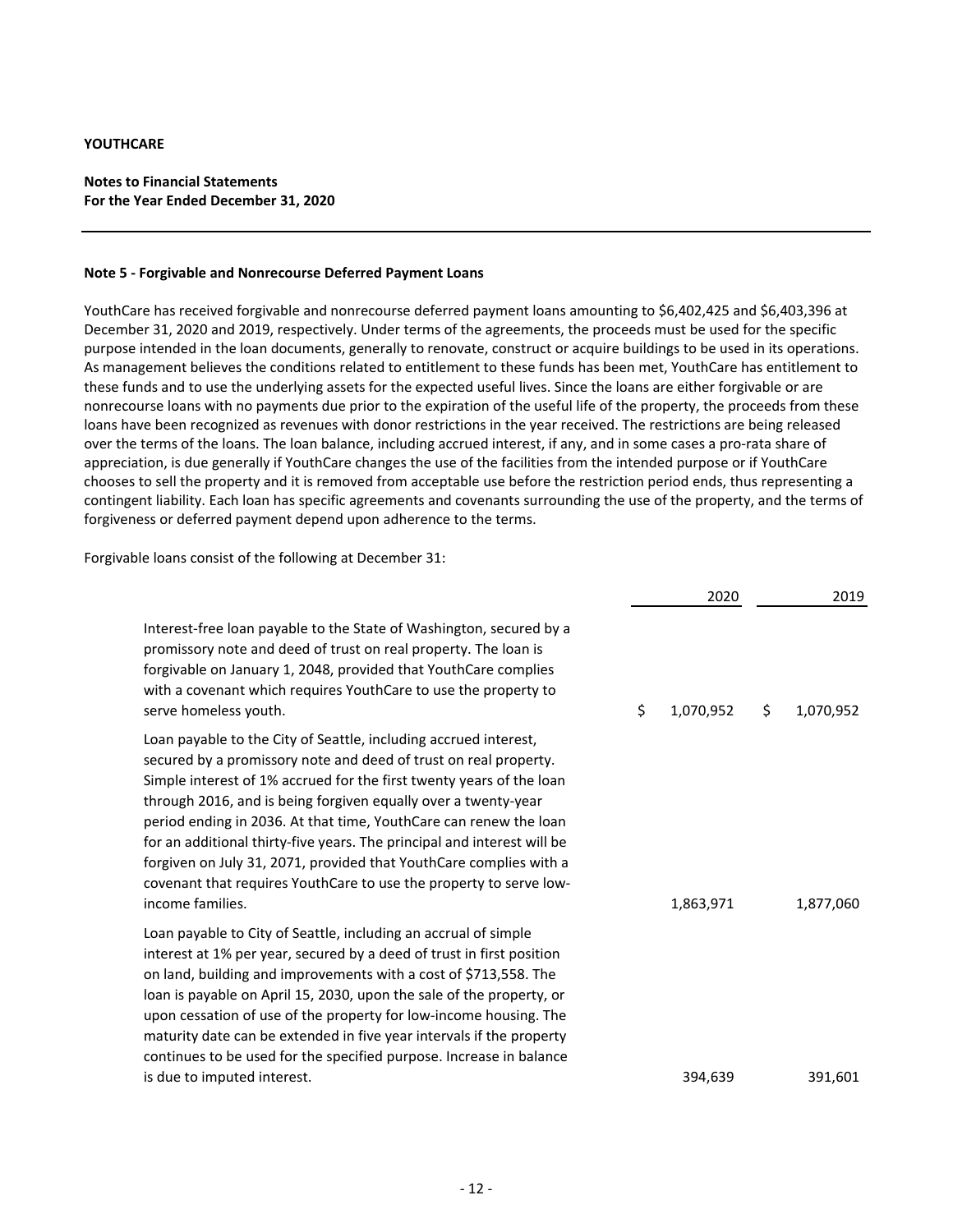# **Notes to Financial Statements For the Year Ended December 31, 2020**

# **Note 5 ‐ Continued**

|                                                                                                                                                                                                                                                                                                                                                                                                                                                                                                                                                                                                                    | 2020      | 2019            |
|--------------------------------------------------------------------------------------------------------------------------------------------------------------------------------------------------------------------------------------------------------------------------------------------------------------------------------------------------------------------------------------------------------------------------------------------------------------------------------------------------------------------------------------------------------------------------------------------------------------------|-----------|-----------------|
| Loan payable to a local foundation, including interest that was<br>adjusted annually at four points below the prime rate, secured by a<br>deed of trust in second position on the same land, building and<br>improvements described above. Compounded interest accrued for<br>the first ten years of the loan through 1999 was forgiven equally<br>over a ten-year period ended in 2009. The term of the loan is<br>perpetual but the principal is only payable upon sale of the property<br>or cessation of use of the property for providing services to young<br>people in the Seattle area.                    | 100,000   | 100,000         |
| Loan payable to the City of Seattle, secured by a promissory note<br>and a deed of trust for the Ravenna House. The loan accrues<br>interest at 1% through February 2019 at which time accrued interest<br>will be forgiven over the next 20 years. The principal of the loan<br>(\$318,394) is forgivable on February 23, 2039, provided YouthCare<br>complies with a covenant that requires YouthCare to use the funds<br>strictly for the development of the Ravenna property and operates a<br>low-income housing program for the duration of the loan. Increase<br>in the balance is due to imputed interest. | 387,911   | 384,727         |
| Interest-free loan payable to the State of Washington, secured by a<br>promissory note and a deed of trust. The loan is forgivable on<br>February 23, 2039, provided YouthCare complies with a covenant<br>that requires YouthCare to use the funds for the development of the<br>Ravenna property and operates a low-income housing program for<br>the duration of the loan.                                                                                                                                                                                                                                      | 250,000   | 250,000         |
| Interest-free loan payable to the State of Washington, secured by a<br>promissory note and a deed of trust. The loan is forgivable on July<br>31, 2067, provided YouthCare complies with a covenant that<br>requires YouthCare to use the funds for the renovation of the<br>Sandpoint property and operates a low-income housing program for<br>the duration of the loan.                                                                                                                                                                                                                                         | 1,031,415 | 1,031,415       |
| Nonrecourse loan payable to the City of Seattle, including interest at<br>1%, secured by a promissory note and a deed of trust. The loan is<br>payable on July 31, 2067, upon the sale of the Sandpoint property,<br>or upon cessation of use of the property for low-income housing.<br>The maturity date can be extended for twenty-five years if the<br>property continues to be used for the specified purpose. Of the total<br>loan amount, \$666,775 is federal CDBG funding. Increase in balance                                                                                                            |           |                 |
| is due to imputed interest.                                                                                                                                                                                                                                                                                                                                                                                                                                                                                                                                                                                        | 1,303,537 | 1,297,641       |
|                                                                                                                                                                                                                                                                                                                                                                                                                                                                                                                                                                                                                    | 6,402,425 | -S<br>6,403,396 |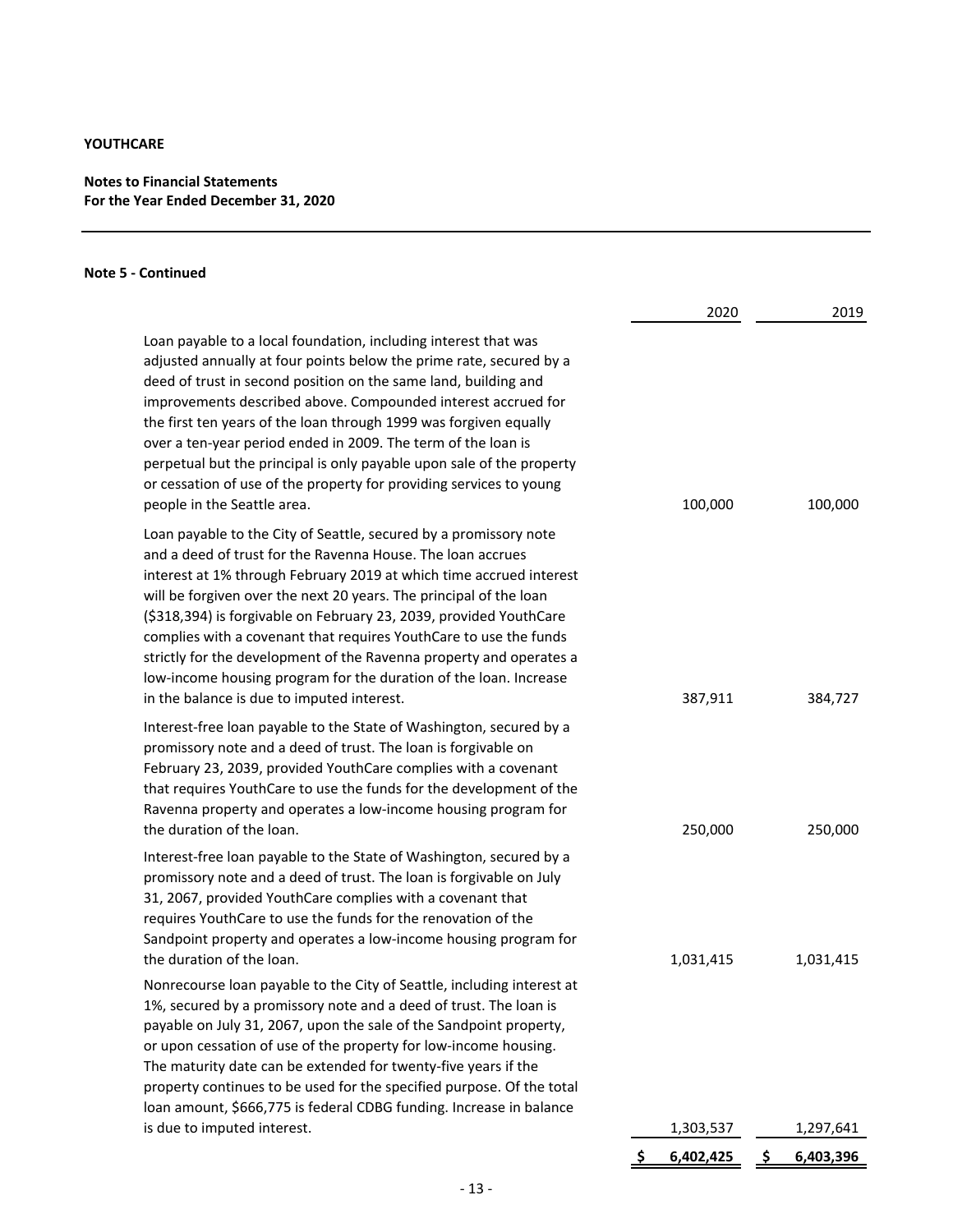# **Notes to Financial Statements For the Year Ended December 31, 2020**

#### **Note 5 ‐ Continued**

Interest has not been imputed for any of the above loans that carry below‐market rates, as they are payable to governmental entities that set the interest rates and carry legal restrictions.

## **Note 6 ‐ Line of Credit**

At December 31, 2020, YouthCare had a \$1,500,000 line of credit with a bank secured by YouthCare's assets. Interest is payable monthly at prime + 1% (4.25% and 5.75% at December 31, 2020 and 2019, respectively) and all outstanding principal is due on February 1, 2022. The line is secured by YouthCare's assets. There were no borrowings on the line at December 31, 2020 and 2019.

## **Note 7 ‐ Long‐Term Debt**

Effective March 25, 2016, YouthCare entered into a purchase and sale agreement to acquire real property at a cost of \$1,500,000. \$1,000,000 of the purchase price was financed by the seller. The note requires monthly interest-only payments at 3% with a balloon payment due in March 2021, which was subsequently extended to September 2021. The note is secured by the property. The outstanding principal balance on the note at December 31, 2020 and 2019 was \$380,000. Loan was subsequently paid off in September 2021.

## **Note 8 ‐ Retirement Plan**

YouthCare has a 401(k) plan covering all eligible employees. An employee is eligible for participation in the plan the following quarter after the employee has completed 1,000 hours of employment, three months of service, and has reached age 21. Employees can defer up to 100% of their annual salary, not to exceed IRS limits. YouthCare's contributions to the plan are discretionary and decided upon annually by the Board of Directors. YouthCare also matches employee deferrals up to certain percentages. Total expenses incurred under this plan were \$117,105 and \$119,899 for 2020 and 2019, respectively, and are included in personnel expense.

## **Note 9 ‐ Commitments and Contingencies**

**Leases ‐** In 2017, YouthCare entered into a 55‐year ground lease agreement with the City of Seattle for the Sand Point property. The agreement calls for lease payments of \$1 per year, and requires YouthCare to use the property for a residential living complex for homeless persons. Upon signing the lease agreement, YouthCare recognized contribution revenue of \$1,040,240 for the present value of the right to use the property, with a corresponding pledge receivable that will be amortized into rent expense over the term of the agreement. The pledge receivable balance was \$975,620 and \$994,533 at December 31, 2020 and 2019, respectively.

**Grants ‐** In 1990, YouthCare received two grants from the State of Washington Department of Community Development for building improvements totaling approximately \$280,000. Under the terms of these grants, YouthCare is obligated to serve low-income citizens for a period of 40 years. If, at any time in these periods, YouthCare fails in its obligations, the State may recover a pro‐rata portion of the awarded funds.

The acquisition of Ravenna House in 1999 was partially financed by a \$60,000 grant from the Low‐Income Housing Institute. The grant contains certain restrictions, including stipulations that the building adhere to low-income housing requirements and that the property be maintained as low-income housing for 50 years.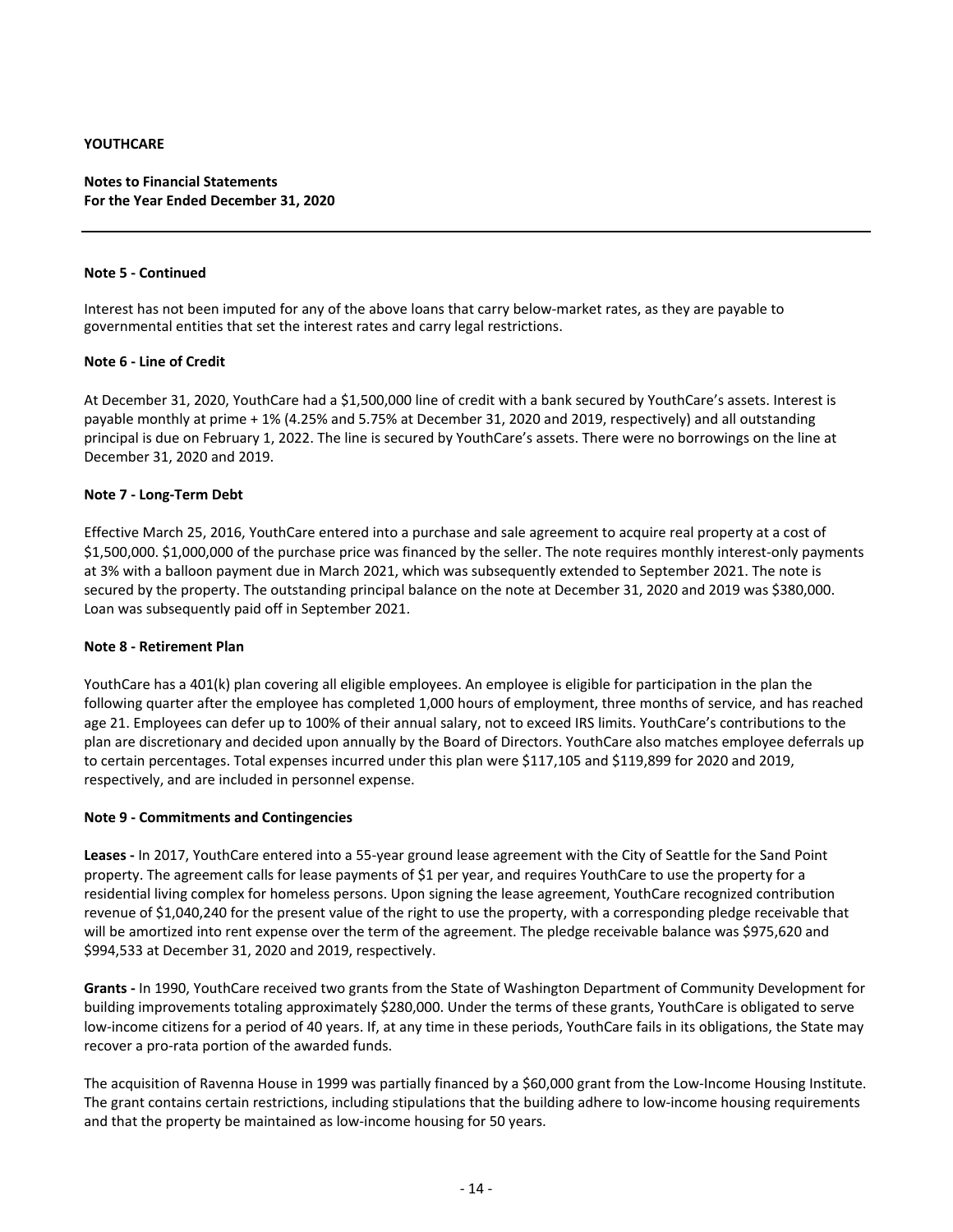# **Notes to Financial Statements For the Year Ended December 31, 2020**

## **Note 9 ‐ Continued**

**Litigation ‐** YouthCare is involved from time to time in claims, proceedings and litigation arising in the ordinary course of business. YouthCare does not believe that any such pending claims, proceedings or litigation either alone or in the aggregate, will have a material effect on YouthCare's financial position or results of operations.

#### **Note 10 ‐ Capital Leases and Operating Leases**

In 2018, YouthCare entered into two new capital lease agreements to lease copiers, with interest rates of 32.09% and 22.66%, which expire in 2024. Interest rates are imputed based on the lower of YouthCare's incremental borrowing rate at the inception of each lease or the lessor's implicit rate of return.

Required minimum payments for capital leases are as follows:

For the Year Ending December 31,

|                                   | S  | 66,218               |
|-----------------------------------|----|----------------------|
| Less amount representing interest |    | 107,032<br>(40, 814) |
| 2024                              |    | 10,184               |
| 2023                              |    | 30,960               |
| 2022                              |    | 32,899               |
| 2021                              | \$ | 32,989               |
|                                   |    |                      |

Additionally, in 2019 YouthCare entered into a new operating lease agreement which expires in 2021.

Required minimum payments for noncancelable operating leases are as follows:

For the Year Ending December 31,

| 2021 |   | 19,200 |
|------|---|--------|
|      | c | 19,200 |

#### **Note 11 ‐ Paycheck Protection Program Loan**

In response to the COVID‐19 pandemic, the U.S. Congress passed the Coronavirus Aid, Relief, and Economic Securities Act (CARES Act). Included in the CARES Act was the Paycheck Protection Program (PPP) to provide loans to qualifying small businesses and not‐for‐profit organizations to cover certain eligible expenses. On April 18, 2020, YouthCare obtained a loan under the PPP with a principal balance of \$1,886,400 and an annual interest rate of 1%. Principal and interest were payable in monthly installments beginning July 30, 2021 through maturity on April 18, 2022.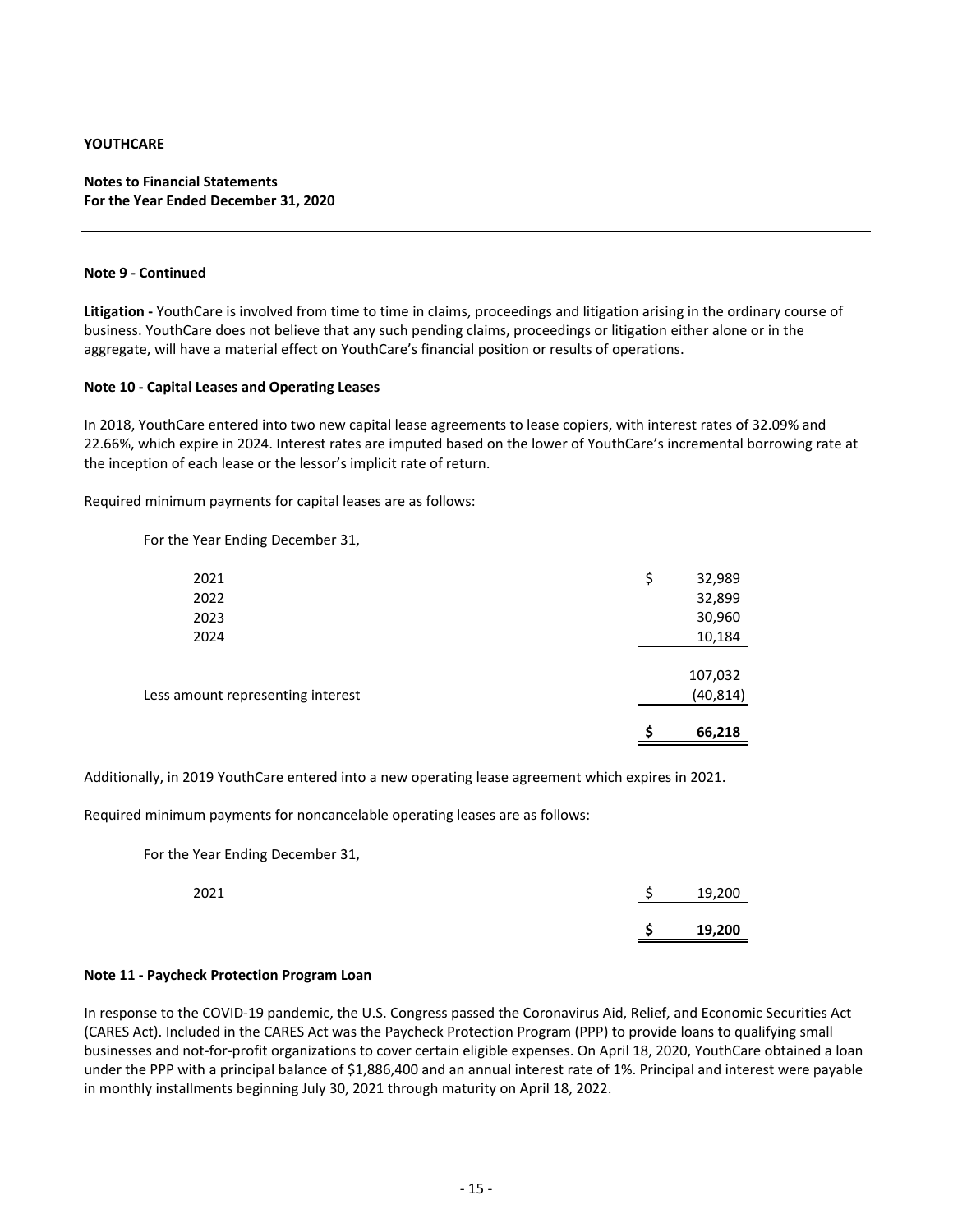# **Notes to Financial Statements For the Year Ended December 31, 2020**

## **Note 11 ‐ Continued**

All or a portion of the PPP loan may be forgiven if certain terms and conditions of the program are met. YouthCare's accounting policy for recognition of revenue from forgiveness of the PPP loan is to recognize the revenue when the loan is forgiven by the lender. For the year ended December 31, 2020, YouthCare applied for, and was notified, that the full amount of the PPP loan was forgiven by its lender and the Small Business Administration (SBA). Loan forgiveness is reflected in operating support and revenue in the accompanying statement of activities.

#### **Note 12 ‐ Net Assets With Donor Restrictions**

Net assets with donor restrictions were available for the following purposes at December 31:

|                                               | 2020 |            | 2019 |            |
|-----------------------------------------------|------|------------|------|------------|
|                                               |      |            |      |            |
| Forgivable and non-recourse deferred payments |      |            |      |            |
| notes payable (time restricted) (Note 5)      | \$   | 3,843,811  | \$   | 3,969,073  |
| Facility/land use                             |      | 1,110,686  |      | 1,132,555  |
| Barista/YouthBuild training program           |      | 234,612    |      | 206,615    |
| Facilities renovation                         |      | 191,511    |      | 201,511    |
| Catalyst                                      |      |            |      | 10,000     |
| <b>Hope Center</b>                            |      | 9,666      |      | 22,507     |
| Prevention programs                           |      | 61,730     |      | 81,000     |
| Luncheon                                      |      | 1,000      |      |            |
| Capital purchases                             |      | 705,036    |      | 1,000,000  |
| Education and employment programs             |      | 253,898    |      | 236,505    |
| Food                                          |      | 14,521     |      | 30,365     |
| Orion and shelter                             |      | 104,088    |      | 109,471    |
| Jackson St. renovations                       |      | 13,837     |      |            |
| Tile program                                  |      | 30,000     |      |            |
| <b>UDYC</b>                                   |      | 39         |      |            |
| COVID-19 expenditures                         |      | 41,492     |      |            |
| Straley                                       |      | 4,468      |      |            |
| YouthGrow                                     |      | 7,500      |      |            |
| James Place studio                            |      | 4,961      |      |            |
| Passage                                       |      | 5,000      |      |            |
| South Seattle Young Adult Shelter             |      | 3,000      |      |            |
| Other program activities                      |      | 375,077    |      | 362,170    |
| <b>Endowment funds-</b>                       |      |            |      |            |
| Corpus                                        |      | 6,500,000  |      | 6,500,000  |
| Accumulated earnings                          |      | 1,341,630  |      | 737,333    |
|                                               | \$.  | 14,857,563 | \$   | 14,599,105 |

For the year ended December 31, 2020, net assets of \$893,185 were released from donor restrictions by incurring expenses satisfying the restricted purposes. Earnings on endowment funds can be used for general purposes.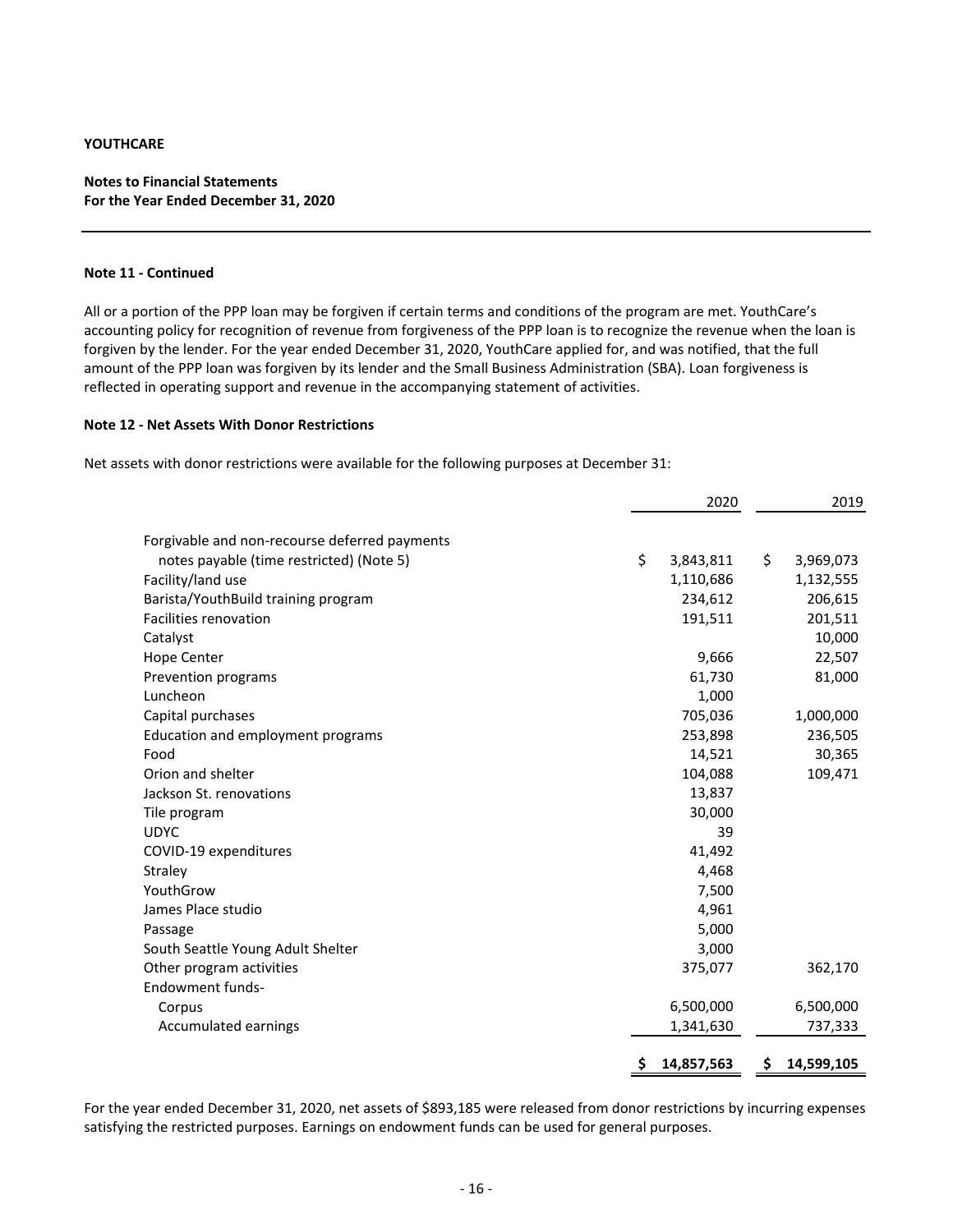# **Notes to Financial Statements For the Year Ended December 31, 2020**

## **Note 13 ‐ Endowments**

YouthCare's endowment consists of two donor restricted endowment funds established for general support of operations. As required by U.S. GAAP, net assets associated with endowment funds are classified and reported based on the existence or absence of donor‐imposed restrictions.

YouthCare's Board of Directors has reviewed the Washington State Prudent Management of Institutional Funds Act (PMIFA), and, having considered its rights and obligations thereunder, has determined that it is desirable to preserve, on a long‐term basis, the fair value of the original gift as of the gift date of the donor restricted endowment funds absent explicit donor stipulations to the contrary. As a result of this determination, YouthCare classifies as net assets with donor restrictions ‐ corpus (a) the original value of gifts donated to the permanent endowment, and (b) the original value of subsequent gifts to the permanent endowment.

The remaining portion of the donor-restricted endowment fund is classified as net assets with donor restrictions accumulated earnings until those amounts are appropriated for expenditure by YouthCare in a manner consistent with the standard of prudence prescribed by PMIFA. In accordance with PMIFA, YouthCare considers the following factors in making a determination to appropriate or accumulate donor‐restricted endowment funds:

- ‐ The duration and preservation of the fund;
- ‐ The purposes of YouthCare and the donor‐restricted endowment fund;
- ‐ General economic conditions;
- ‐ The possible effect of inflation and deflation;
- ‐ The expected total return from income and the appreciation of investments;
- ‐ Other resources of YouthCare; and
- ‐ The investment policies of YouthCare.

Endowment net assets consisted of the following as of December 31:

|                                          | 2020                   | 2019                 |
|------------------------------------------|------------------------|----------------------|
| Endowment funds with donor restrictions- |                        |                      |
| Corpus<br>Accumulated earnings           | 6,500,000<br>1,341,630 | 6,500,000<br>737,333 |
| <b>Endowment Net Assets</b>              | 7,841,630              | 7,237,333            |

Changes to endowment net assets for the years ended December 31, 2020 and 2019, are as follows:

| Endowment Net Assets, December 31, 2020 | 7,841,630 |
|-----------------------------------------|-----------|
| Investment return                       | 604,297   |
| Endowment Net Assets, December 31, 2019 | 7,237,333 |
| Investment return                       | 690,165   |
| Endowment Net Assets, January 1, 2019   | 6,547,168 |